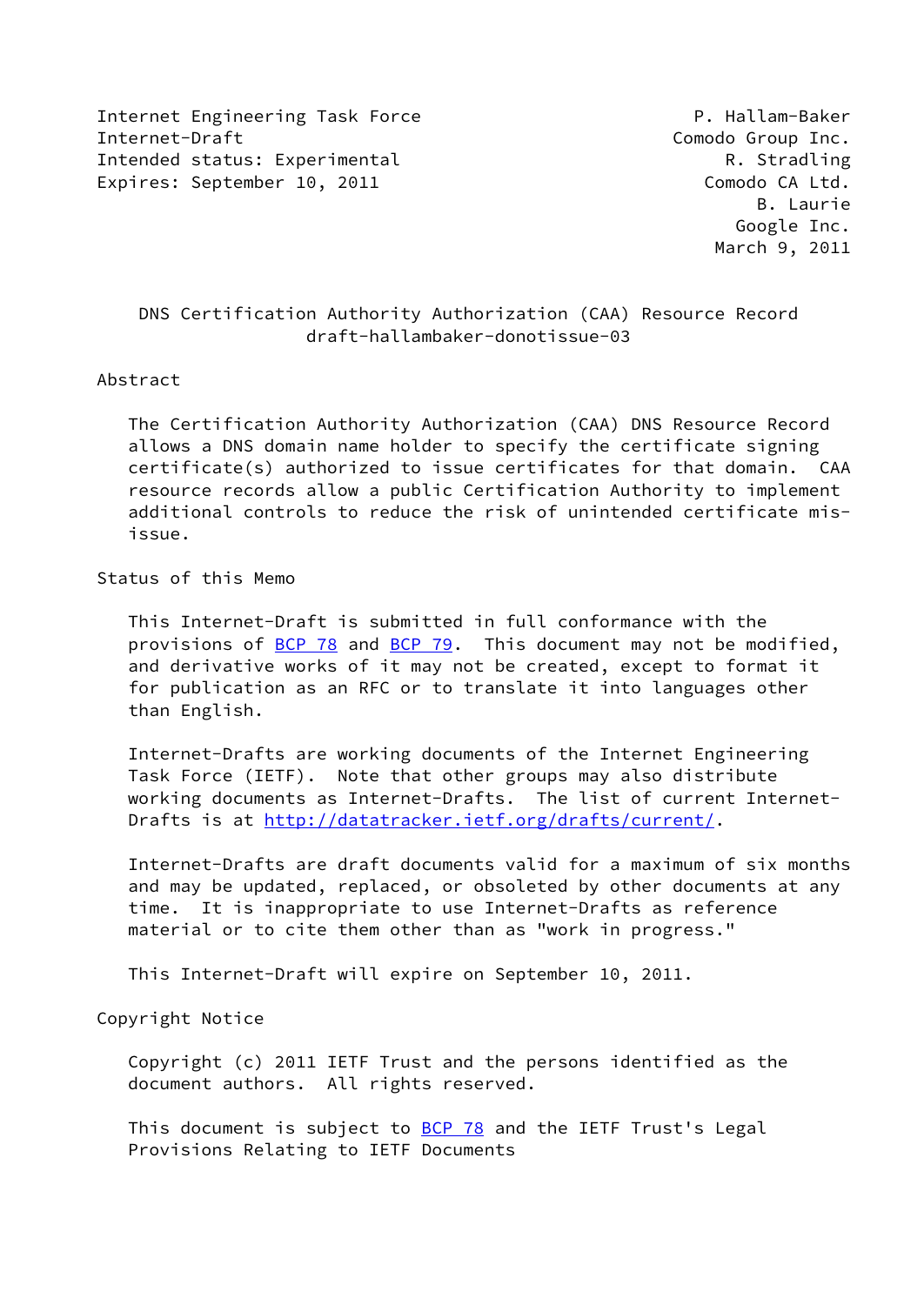Internet-Draft Certification Authority Authorization March 2011

[\(http://trustee.ietf.org/license-info](http://trustee.ietf.org/license-info)) in effect on the date of publication of this document. Please review these documents carefully, as they describe your rights and restrictions with respect to this document. Code Components extracted from this document must include Simplified BSD License text as described in Section 4.e of the Trust Legal Provisions and are provided without warranty as described in the Simplified BSD License.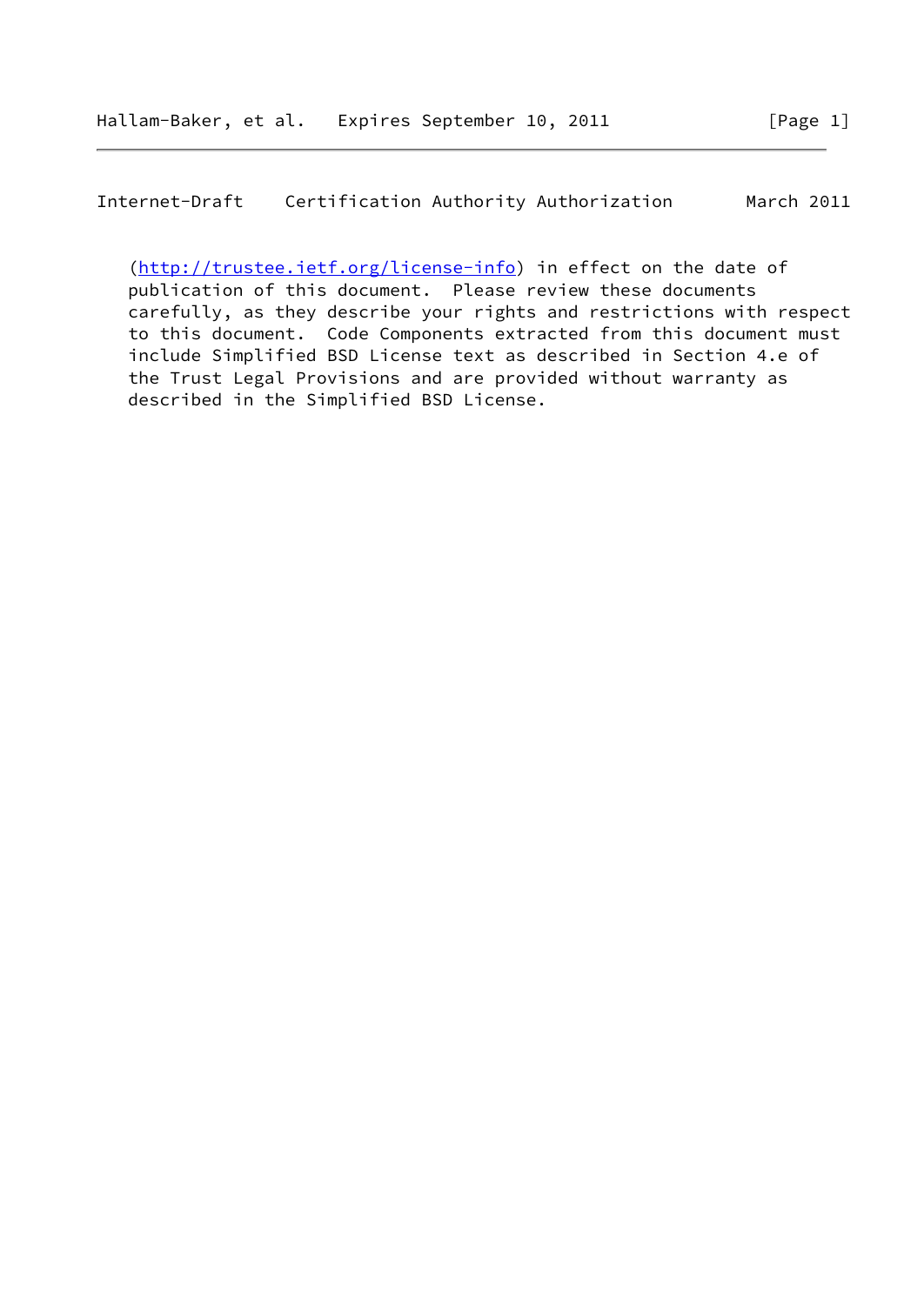Hallam-Baker, et al. Expires September 10, 2011 [Page 2]

# Internet-Draft Certification Authority Authorization March 2011

# Table of Contents

| 1.                                                                                        |  |  |                |
|-------------------------------------------------------------------------------------------|--|--|----------------|
| Requirements Language<br>1.1.                                                             |  |  | $\overline{4}$ |
| 1.2.                                                                                      |  |  | $\overline{4}$ |
|                                                                                           |  |  |                |
|                                                                                           |  |  |                |
|                                                                                           |  |  |                |
| $2.2.$ Certification Authority Processing 9                                               |  |  |                |
| 2.2.1. Canonical Domain Name 10                                                           |  |  |                |
| 2.2.2. Use of DNS Security 10                                                             |  |  |                |
|                                                                                           |  |  |                |
| 2.3. Relying Party Application Processing 10                                              |  |  |                |
|                                                                                           |  |  |                |
|                                                                                           |  |  |                |
| $3.1.1$ . Canonical Presentation Format 13                                                |  |  |                |
| $3.1.1.1.$ Policy OID Encoding Options 13                                                 |  |  |                |
| $3.1.2$ . policy Property value 13                                                        |  |  |                |
| $3.1.3$ . path Property value 14                                                          |  |  |                |
| 4. Security Considerations 14                                                             |  |  |                |
| $4.1$ . Mis-Issue by Authorized Certification Authority 15                                |  |  |                |
| 4.2. Suppression or spoofing of CAA records 15                                            |  |  |                |
|                                                                                           |  |  |                |
| 4.2.2. Certification Authorities 15                                                       |  |  |                |
|                                                                                           |  |  |                |
|                                                                                           |  |  |                |
|                                                                                           |  |  |                |
| Registration of the CAA Resource Record Type 16<br>5.1.                                   |  |  |                |
| Certification Authority Authorization Properties $\ldots$ $\ldots$ $\frac{17}{2}$<br>5.2. |  |  |                |
|                                                                                           |  |  |                |
| 6.1. Normative References 17                                                              |  |  |                |
| Non Normative References 18<br>6.2.                                                       |  |  |                |
| Appendix A. Object Digest Identifier Calculation 18                                       |  |  |                |
| A.1. Example: CA Certificate A 19                                                         |  |  |                |
| A.2. Example: CA Certificate A 19                                                         |  |  |                |
| Appendix B. Example Certificates 20                                                       |  |  |                |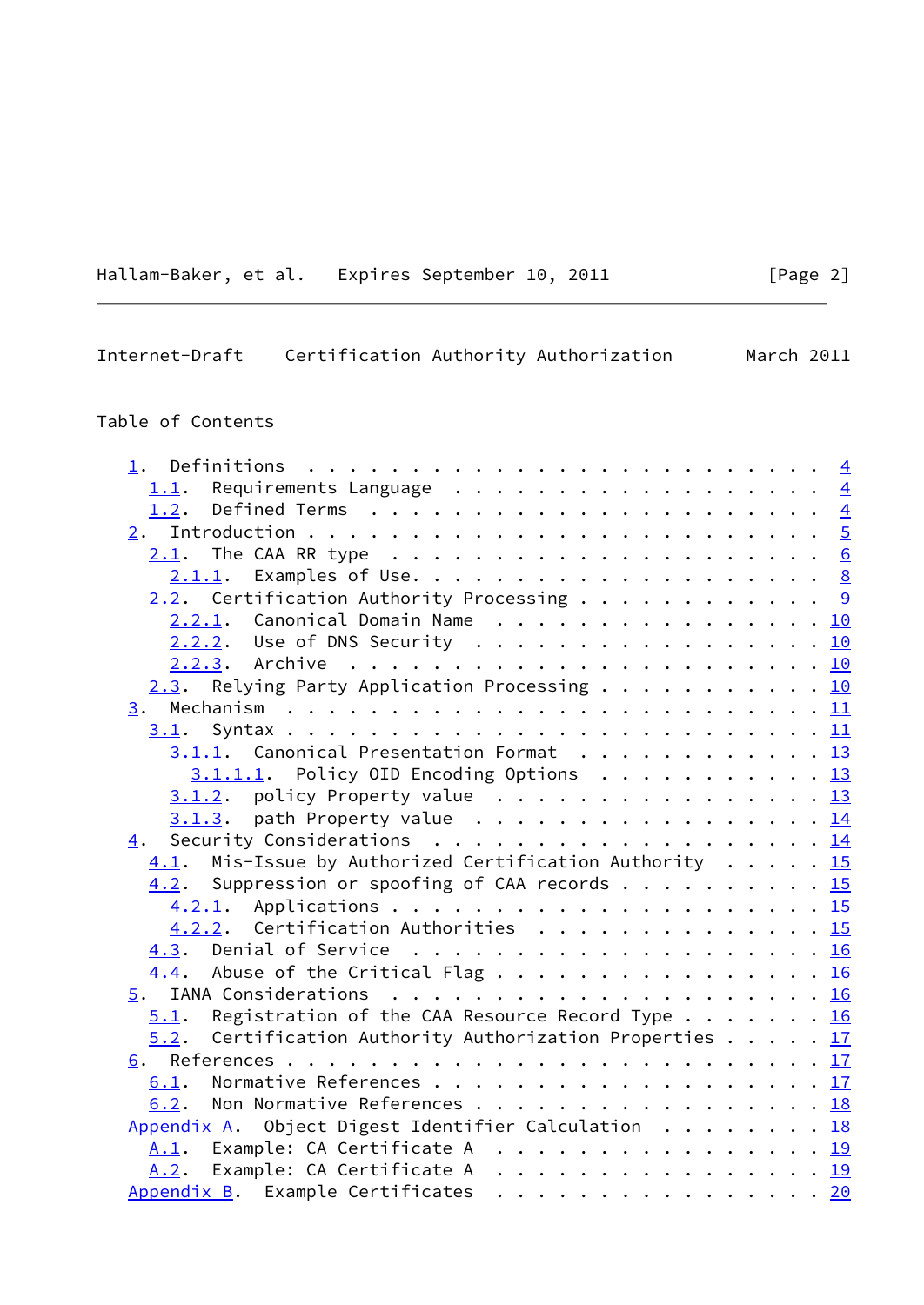|  | Appendix C. ASN.1 Values (Non-Normative) 21      |  |  |  |  |  |
|--|--------------------------------------------------|--|--|--|--|--|
|  | C.1. DER Sequence Encoding 22                    |  |  |  |  |  |
|  | C.2. Object Identifiers for Certificate Types 22 |  |  |  |  |  |
|  | C.3. Object Identifiers for Digest Algorithms 22 |  |  |  |  |  |
|  | C.4. DER Data Encoding Prefixes 23               |  |  |  |  |  |
|  |                                                  |  |  |  |  |  |

Hallam-Baker, et al. Expires September 10, 2011 [Page 3]

<span id="page-3-1"></span>Internet-Draft Certification Authority Authorization March 2011

#### <span id="page-3-0"></span>[1](#page-3-0). Definitions

<span id="page-3-2"></span>[1.1](#page-3-2). Requirements Language

 The key words "MUST", "MUST NOT", "REQUIRED", "SHALL", "SHALL NOT", "SHOULD", "SHOULD NOT", "RECOMMENDED", "MAY", and "OPTIONAL" in this document are to be interpreted as described in [RFC 2119 \[RFC2119](https://datatracker.ietf.org/doc/pdf/rfc2119)].

<span id="page-3-3"></span>[1.2](#page-3-3). Defined Terms

The following terms are used in this document:

- Abstract Syntax Notation One (ASN.1) A notation for describing abstract types and values, as specified in X.680  $[X.680]$  $[X.680]$ .
- Authorization Entry An authorization assertion that grants or denies a specific set of permissions to a specific group of entities.

Canonical Domain Name A Domain Name that is not an alias.

 Canonical Domain Name Value The value of a Canonical Domain Name. The value resulting from applying alias transformations to a Domain Name that is not canonical.

 Certificate An X.509 Certificate, as specified in [RFC 5280](https://datatracker.ietf.org/doc/pdf/rfc5280) [[RFC5280\]](https://datatracker.ietf.org/doc/pdf/rfc5280).

 Certification Policy (CP) Specifies the criteria that a Certification Authority undertakes to meet in its issue of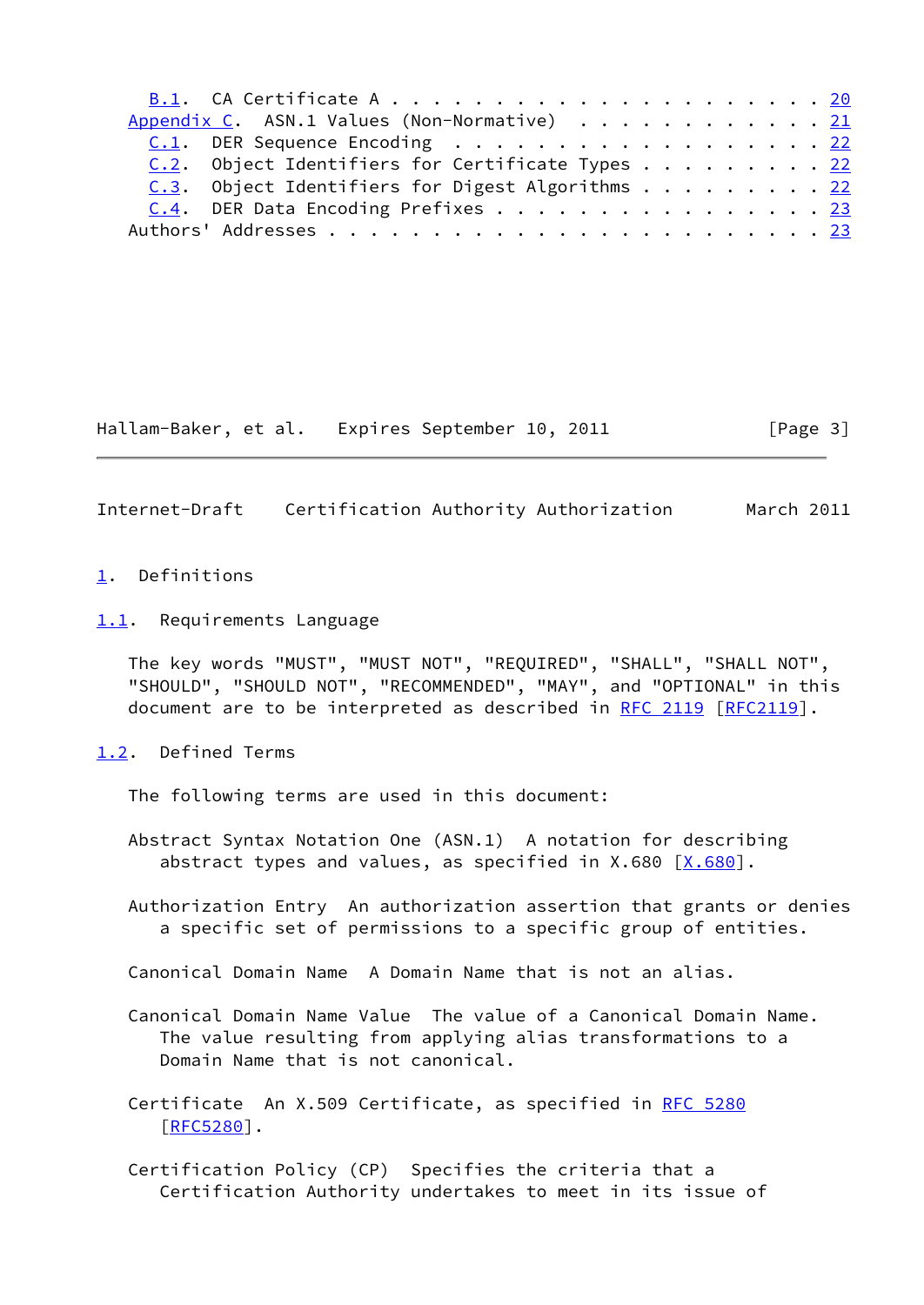certificates.

- Certification Practices Statement (CPS) Specifies the means by which the criteria of the Certification Policy are met. In most cases this will be the document against which the operations of the Certification Authority are audited.
- Certification Authority (CA) An entity that issues Certificates in accordance with a specified Certification Policy.
- Distinguished Encoding Rules (DER) A set of rules for encoding ASN.1 objects, as specified in  $X.690$   $[X.690]$  $[X.690]$ .
- Domain The set of resources associated with a DNS Domain Name.
- Domain Name A DNS Domain name as specified in [RFC 1035 \[RFC1035](https://datatracker.ietf.org/doc/pdf/rfc1035)] and revisions.

Hallam-Baker, et al. Expires September 10, 2011 [Page 4]

<span id="page-4-0"></span>Internet-Draft Certification Authority Authorization March 2011

- Domain Name System (DNS) The Internet naming system specified in [RFC](https://datatracker.ietf.org/doc/pdf/rfc1035) [1035 \[RFC1035](https://datatracker.ietf.org/doc/pdf/rfc1035)] and revisions.
- DNS Security (DNSSEC) Extensions to the DNS that provide authentication services as specified in [RFC 4033 \[RFC4033](https://datatracker.ietf.org/doc/pdf/rfc4033)] and revisions.
- Extended Issuer Authorization Set The most specific Issuer Authorization Set that is active for a domain. This is either the Issuer Authorization Set for the domain itself, or if that is empty, the Issuer Authorization Set for the corresponding Public Delegation Point.
- Issuer Authorization Set The set of Authorization Entries for a domain name that are flagged for use by Issuers. Analogous to an Access Control List but with no ordering specified.
- Public Delegation Point A Domain Name that is obtained from a public DNS registry as defined by a Certification Policy.
- Public Key Infrastructure X.509 (PKIX) Standards and specifications issued by the IETF that apply the X.509  $[X.509]$  $[X.509]$  certificate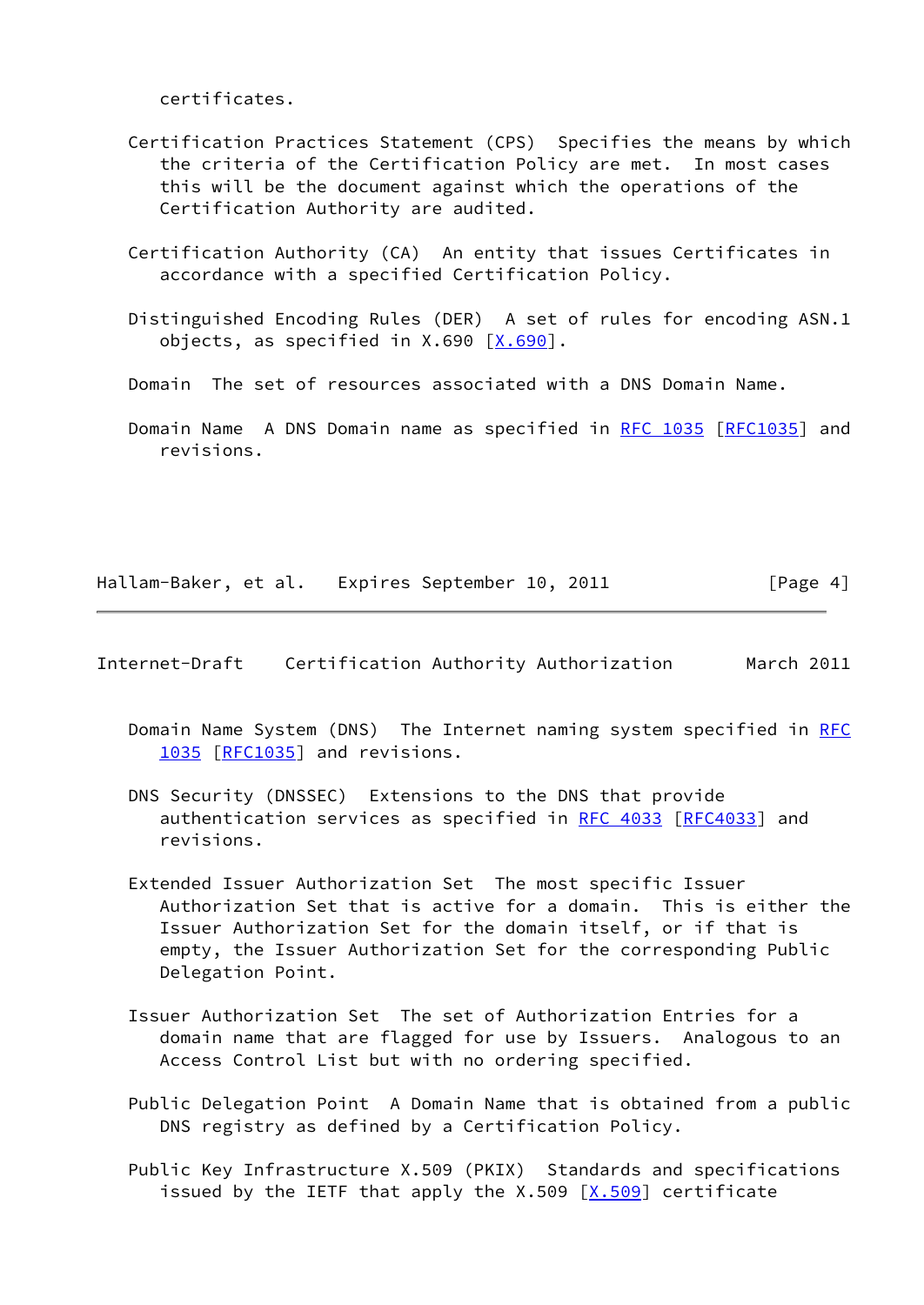standards specified by the ITU to Internet applications as specified in [RFC 5280](https://datatracker.ietf.org/doc/pdf/rfc5280) [\[RFC5280](https://datatracker.ietf.org/doc/pdf/rfc5280)] and related documents.

Resource Record (RR) A set of attributes bound to a Domain Name.

- Relying Party A party that makes use of an application whose operation depends on use of a Certificate for making a security decision.
- Relying Application An application whose operation depends on use of a Certificate for making a security decision.
- Relying Party Authorization Set The set of Authorization Entries for a domain name that are flagged for use by Relying Party Applications. Analogous to an Access Control List but with no ordering specified.

# <span id="page-5-0"></span>[2](#page-5-0). Introduction

 The Certification Authority Authorization (CAA) DNS Resource Record allows a DNS domain name holder to specify the Certification Authorities authorized to issue certificates for that domain. Publication of CAA resource records allow a public Certification Authority (CA) to implement additional controls to reduce the risk of unintended certificate mis-issue.

|  | Hallam-Baker, et al. Expires September 10, 2011 | [Page 5] |
|--|-------------------------------------------------|----------|
|--|-------------------------------------------------|----------|

<span id="page-5-1"></span>Internet-Draft Certification Authority Authorization March 2011

 Conformance with a published CAA record is a necessary but not sufficient condition for issue of a certificate. Before issuing a certificate, a PKIX CA is required to validate the request according to the policies set out in its Certificate Policy Statement. In the case of a public CA that validates certificate requests as a third party, the certificate will be typically issued under a public root certificate embedded in one or more relevant reliant applications.

 Criteria for inclusion of embedded root certificates in applications are outside the scope of this document but typically require the CA to publish a Certificate Practices Statement (CPS) that specifies how the requirements of the Certificate Policy (CP) are achieved and provide an annual audit statement of their performance against their CPS performed by an independent third party auditor.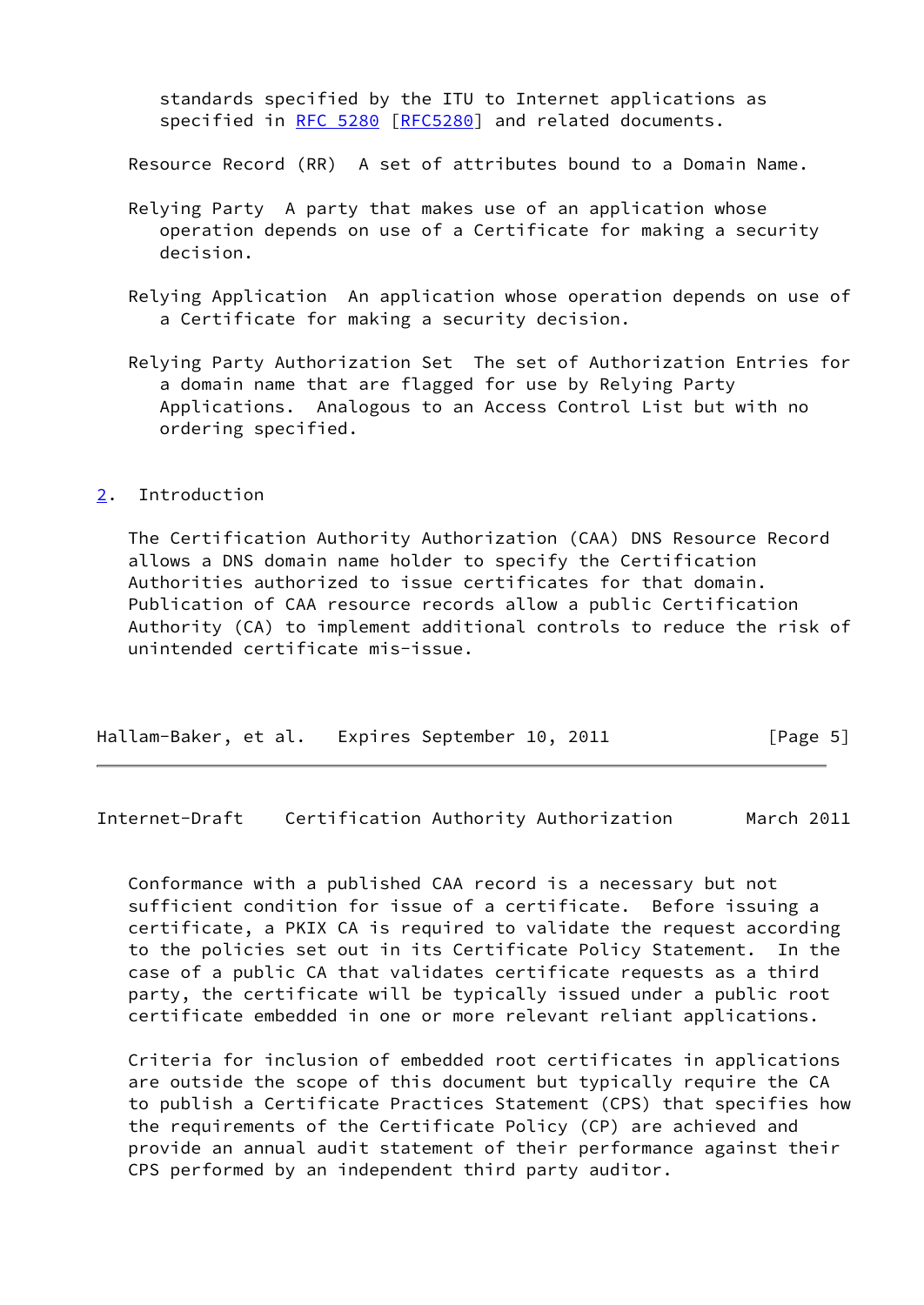It is the intention of the authors to propose the CAA record defined in this document as the basis for CA validation requirements to be proposed in organizations that publish validation requirements.

 CAA records only describe the current state of Certification Authority certificate issue authority. Since a certificate is typically valid for at least a year, it is possible that a certificate that is not conformant with the CAA records currently published was conformant with the CAA records published at the time that it was issued. Thus Relying Applications MUST NOT use failure to conform to currently published CAA records as a rejection criteria for certificates unless the published records are flagged as being intended for that use.

#### <span id="page-6-0"></span>[2.1](#page-6-0). The CAA RR type

 A CAA RR publishes a CAA property entry that corresponds to the specified domain name. Multiple property entries MAY be associated with the same domain name by publiching multiple CAA RRs at that domain name. Each property entry MAY be tagged with one or more of the following flag values:

 Critical If set, indicates that the corresponding property entry tag MUST be understood if the semantics of the CAA record are to be correctly understood by the specified audience.

 Issuers MUST NOT issue certificates for a domain if the Extended Issuer Authorization Set contains unknown property entry tags that are flagged as critical.

Hallam-Baker, et al. Expires September 10, 2011 [Page 6]

Internet-Draft Certification Authority Authorization March 2011

 Relying Parties MUST NOT attempt to enforce CAA records if the Relying Party Authorization Set contains unknown property entry tags that are flagged as critical

Must be Zero This bit is reserved for future use.

 Issuers MUST NOT issue certificates for a domain if the Extended Issuer Authorization Set contains property entries with the Must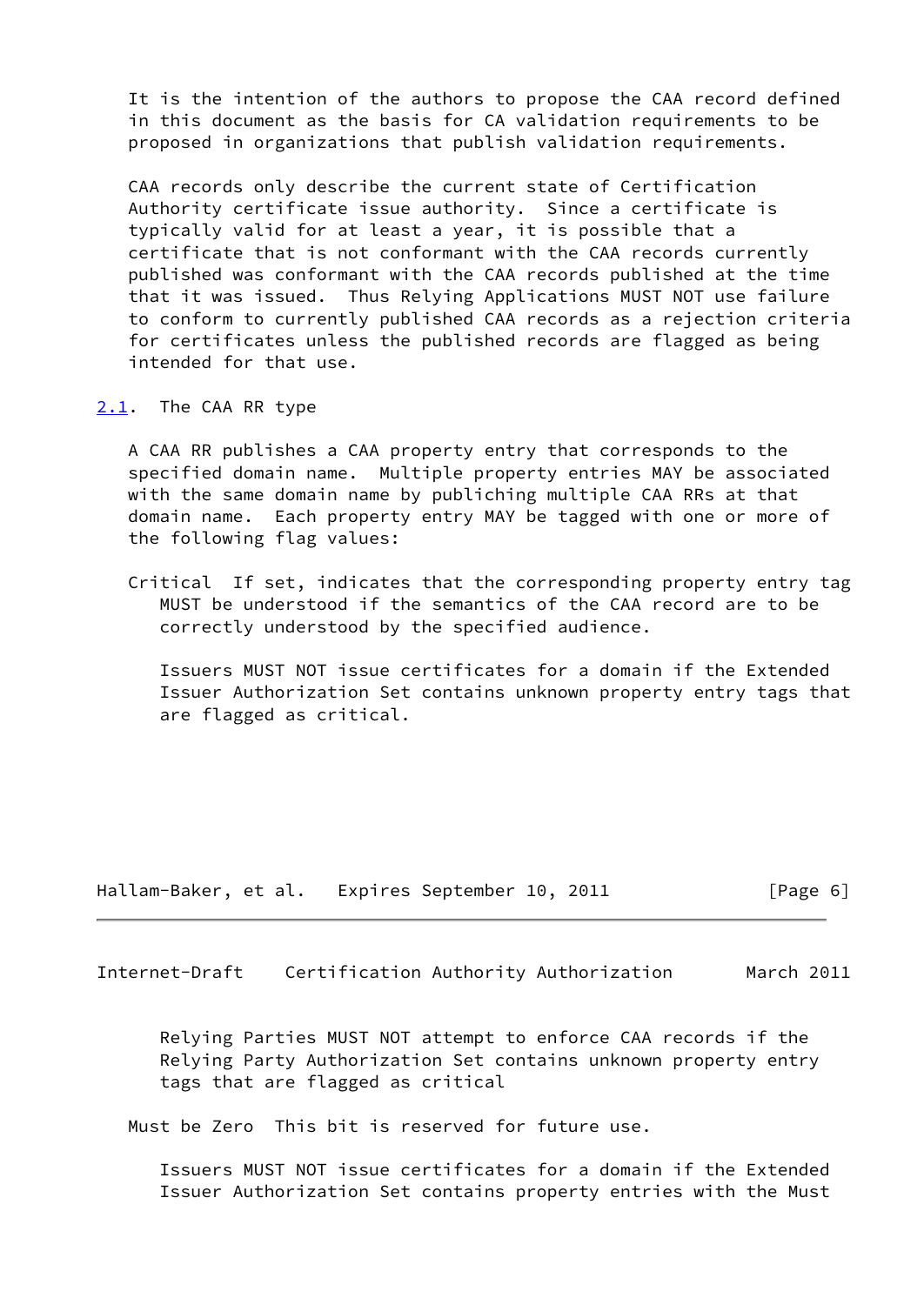Be Zero Tag Set.

 Relying Parties MUST NOT attempt to enforce CAA records if the Relying Party Authorization Set contains property entries with the Must Be Zero Tag Set.

- Relying Party Specifies that the corresponding Property Entry is to be used by Relying Party Applications and forms part of the Relying Party Authorization Set for the domain.
- Issuer Specifies that the corresponding Property Entry is to be used by Issuers and forms part of the Issuer Authorization Set for the domain.
- The following properties are defined:
- policy <Certificate Policy OID> The policy property entry declares an authorization entry granting authorization to issue under the specified Certificate Policy.
- path <Object Digest Identifier> The path property entry declares an authorization entry granting authorization to issue end entity certificates under a trust path that includes the specified signing credential.

 An Object Digest Identifier (ODI) is a means of specifying a reference to an object instance by means of a cryptographic digest function. A CAA path property may use an ODI to specify a certificate trust path by means of:

- A Certificate Signing Certificate
- A Public Signing Key

 In either case a path Authorization Entry authorizes an issuer to issue an End Entity certificate to the corresponding domain if and only if it is possible to form a valid certificate path to it from the referenced certificate or key.

Hallam-Baker, et al. Expires September 10, 2011 [Page 7]

<span id="page-7-1"></span>Internet-Draft Certification Authority Authorization March 2011

<span id="page-7-0"></span>[2.1.1](#page-7-0). Examples of Use.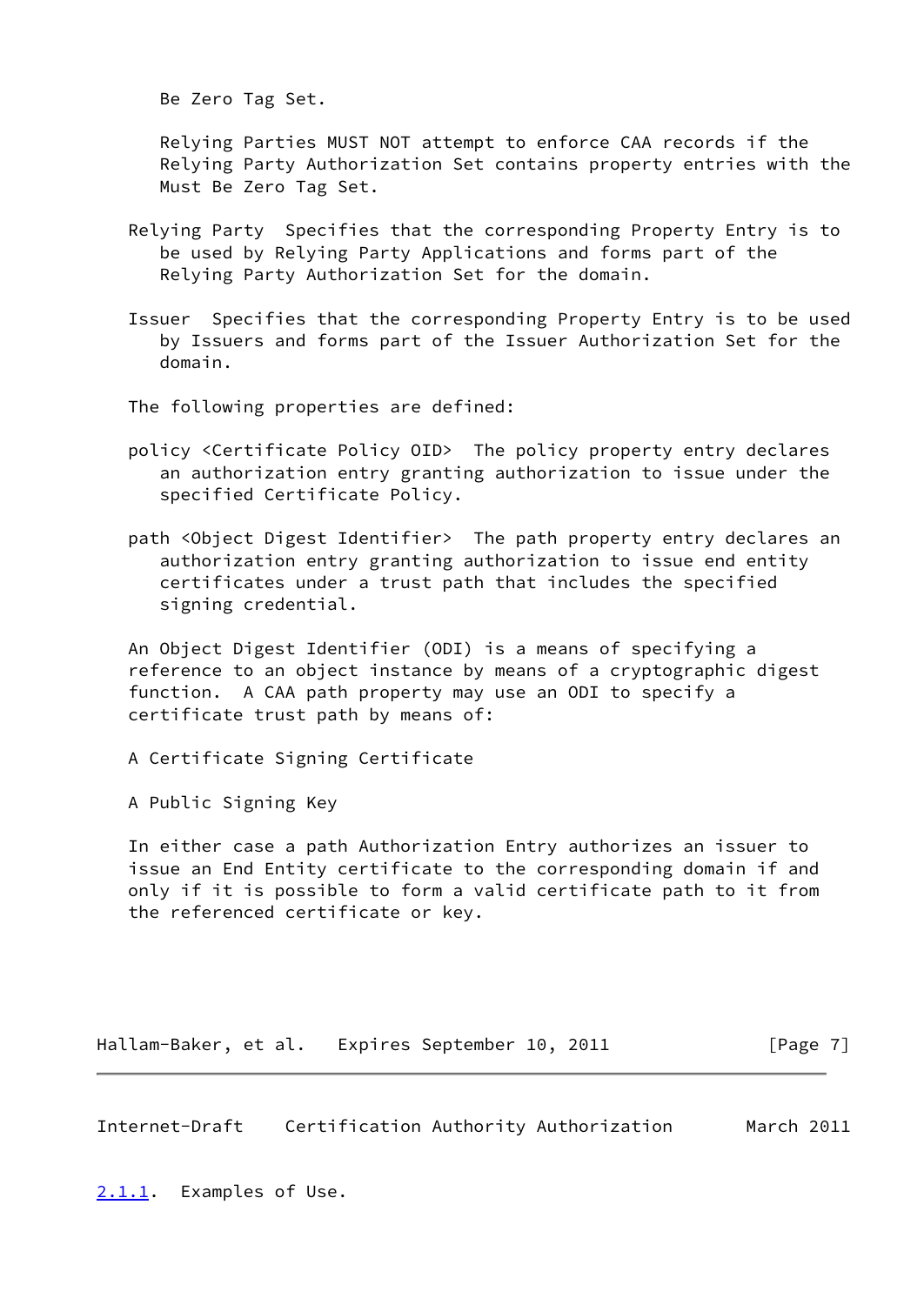For convenience the examples are presented in the text format suggested in section [Section 3.1.1](#page-13-0)

 The following example informs CAs that certificates must not be issued except under the Default Deny Security 'Example 1' Certificate Policy  $(1.3.6.1.4.1.35405.666.1)$ . Since the policy is published at the Public Delegation Point, the policy applies to all subordinate domains under example.com.

 \$ORIGIN example.com . CAA 1 policy 1.3.6.1.4.1.35405.666.1

 The following example informs CAs that certificates must not be issued except under the Certificate Authority Root certificate specified in [Appendix B.](#page-21-1)

\$ORIGIN example.com

 . CAA 1 path MDIGA1UEJQYJYIZIAWUDBAIBBCAXzJgPaoT7Fe XaPzKv6mI2D0yilif+7WhzmhMGLe/oBA==

 A domain MAY authorize multiple CAs to issue certificates at the same time. The following example allows issue under the Default Deny Security certification policy 'Example 1' or 'Example 2':

\$ORIGIN example.com

- . CAA 1 policy 1.3.6.1.4.1.35405.666.1
- . CAA 1 policy 1.3.6.1.4.1.35405.666.2

 If Authorization Entries using the path and policy properties are present at a given Domain, compatibility with either is sufficient to authorize the request.

 Future versions of this specification MAY use the critical flag to introduce new semantics that MUST be understood for correct processing of the record, preventing Certification Authorities that do not recognize the record from issuing certificates.

 In the following example, the property 'tbs' is flagged as critical. The Default Deny Security CA is not authorized to issue under either policy unless the processing rules for the 'tbs' property tag are understood.

\$ORIGIN example.com

- . CAA 1 policy 1.3.6.1.4.1.35405.666.1
- . CAA 1 policy 1.3.6.1.4.1.35405.666.2
- . CAA 129 tbs MDIGA1UEJQYJYIZIAWUDBAIBBCAXzJgPaoT7Fe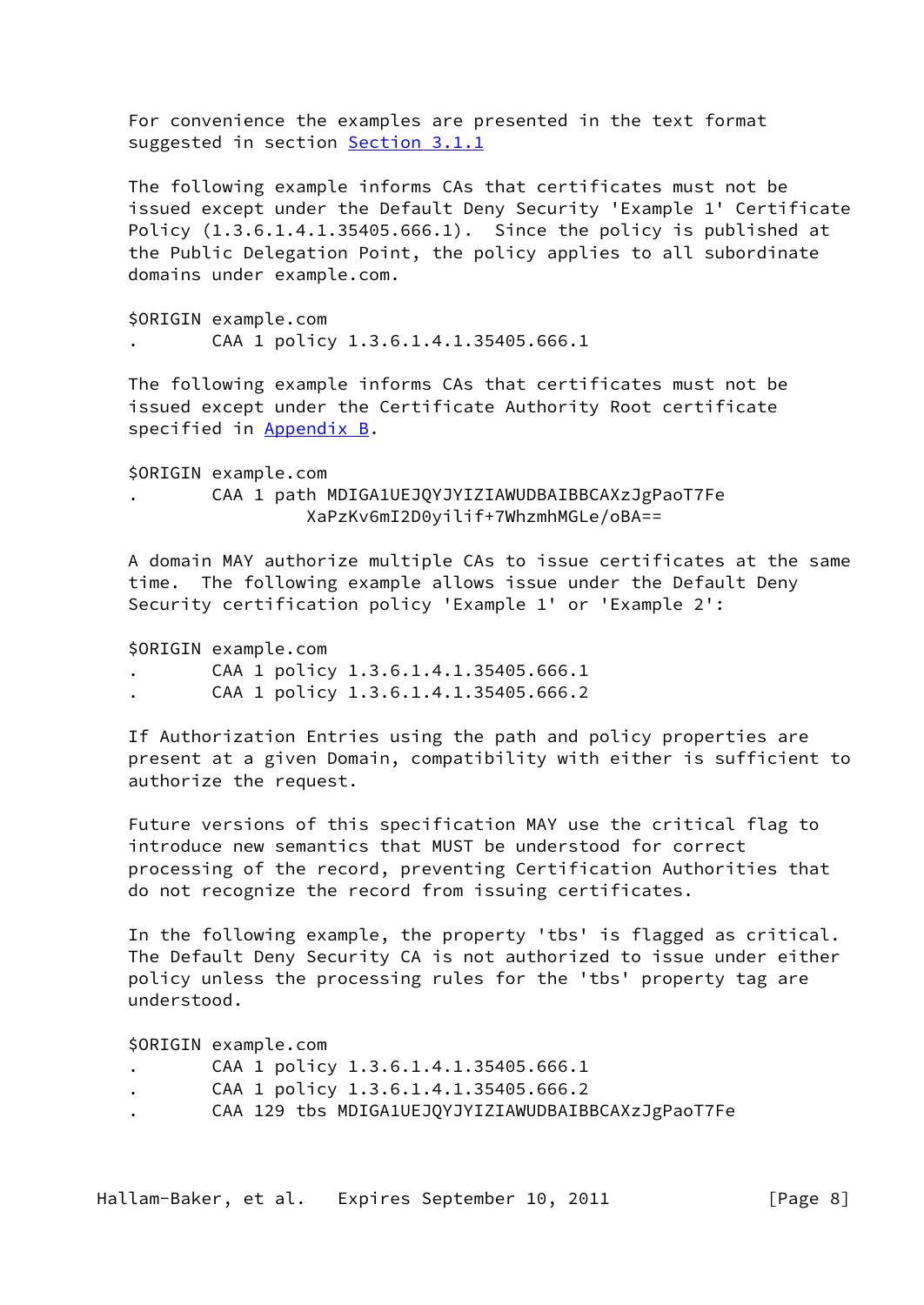<span id="page-9-1"></span>Internet-Draft Certification Authority Authorization March 2011

XaPzKv6mI2D0yilif+7WhzmhMGLe/oBA==

 Enforcement by Relying Party Applications follows the same general principles. A Relying Party Application MUST NOT enforce CAA records unless at least one Property Entry has the Relying Party flag set, that is the Relyin Party Authorization Set is not empty.

 In the following example, certificates must not be issued except under the Default Deny Security 'Example 1' Certificate Policy and Relying Party Applications MAY reject certificates presented that do not comply with this requirement:

 \$ORIGIN example.com . CAA 3 policy 1.3.6.1.4.1.35405.666.1

 In the ordinary course of business a Domain administrator may withdraw authorization for issue of new certificates before the previously issued certificates expire.

 In the following example, Relying Party Applications are informed that certificates issued under either the policy are to be considered to be authorized but new certificates can only be issued under the first.

\$ORIGIN example.com

- . CAA 3 policy 1.3.6.1.4.1.35405.666.1
- . CAA 2 policy 1.3.6.1.4.1.35405.666.2

#### <span id="page-9-0"></span>[2.2](#page-9-0). Certification Authority Processing

 Before issue of a certificate a compliant CA MUST check for publication of a relevant CAA Resource Record(s) and if such record(s) are published, that the certificate requested is consistent with them. If the certificate requested is not consistent with the relevant CAA RRs, the CA MUST NOT issue the certificate.

 The Issuer Authorization Set for a domain name consists of the set of all CAA Authorization Entries declared for the canonical form of the specified domain.

 The Extended Issuer Authorization Set for a domain name consists of the Issuer Authorization Set for that domain name if it is non-empty. Otherwise the Extended Issuer Authorization Set for a domain name consists of the Issuer Authorization Set for the corresponding Public Delegation Point for that domain name.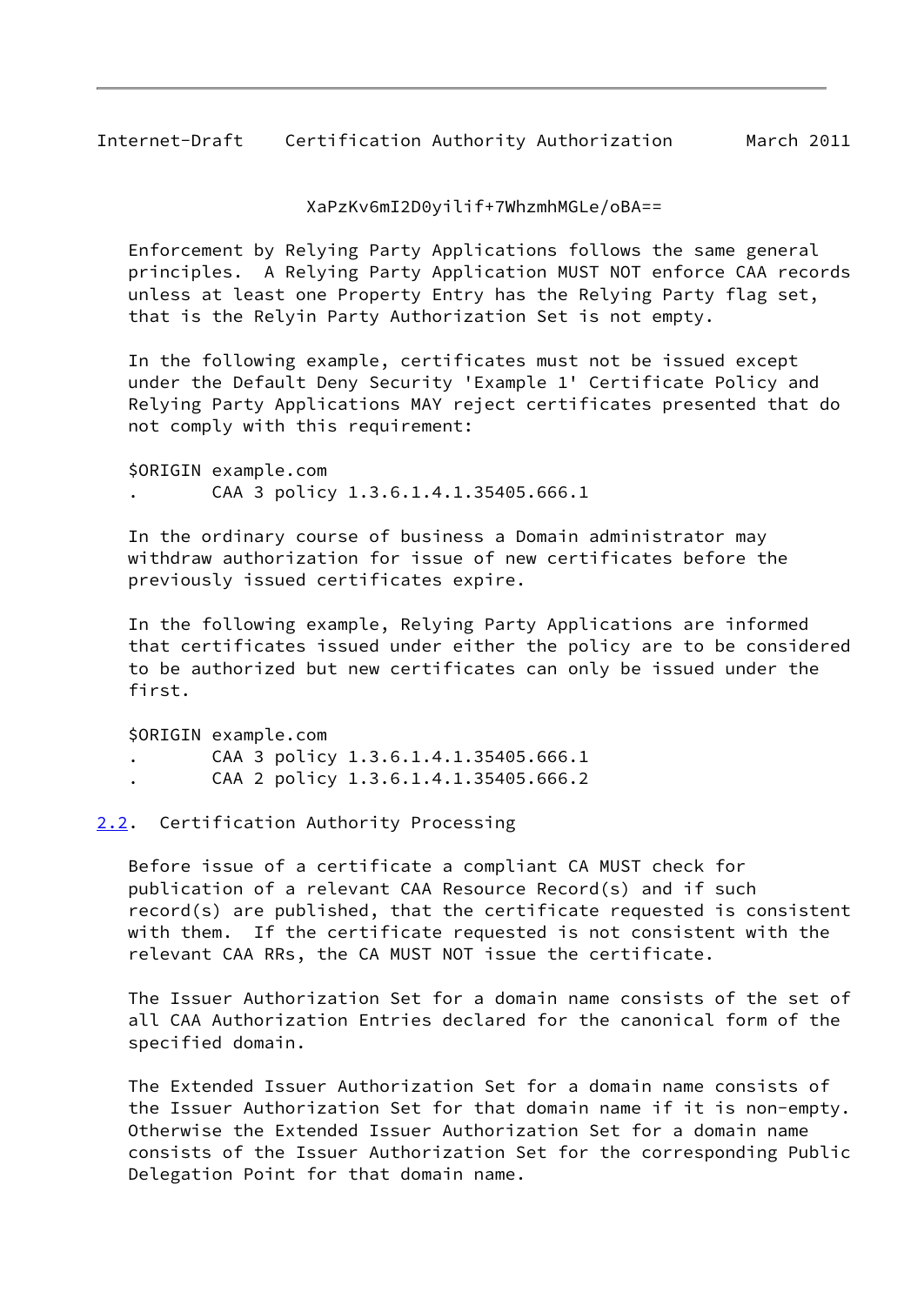If the Extended Issuer Authorization Set for a domain name is not empty, a Certification Authority MUST NOT issue a certificate unless

Hallam-Baker, et al. Expires September 10, 2011 [Page 9]

<span id="page-10-1"></span>Internet-Draft Certification Authority Authorization March 2011

 it conforms to at least one authorization entry in the Extended Issuer Authorization Set.

 Note that while it MUST be possible to form a certificate validation path that contains at least one certificate that is so specified, it MAY also be possible to form valid certificate paths that are not.

 For example, a CA that has updated its root certificate to extend the expiry date is entitled to issue certificates for domains where the CAA record only specifies the older root certificate provided that the older root certificate has not actually expired and it is thus possible to form a valid certificate path.

#### <span id="page-10-0"></span>[2.2.1](#page-10-0). Canonical Domain Name

 The DNS defines the CNAME and DNAME mechanisms for specifying domain name aliases. The canonical name of a DNS name is the name that results from performing all DNS alias operations.

 A Certification Authority MUST perform CNAME and DNAME processing as defined in the DNS specifications 1035 [\[RFC1035](https://datatracker.ietf.org/doc/pdf/rfc1035)].

#### <span id="page-10-2"></span>[2.2.2](#page-10-2). Use of DNS Security

 Use of DNSSEC to authenticate CAA RRs is strongly recommended but not required. A CA MUST NOT issue certificates if doing so would conflict with the corresponding extended issuer authorization set whether the corresponding DNS records are signed or not.

 Use of DNSSEC allows a CA to acquire and archive a non-repudiable proof that they were authorized to issue certificates for the domain.

#### <span id="page-10-3"></span>[2.2.3](#page-10-3). Archive

 A compliant CA SHOULD maintain an archive of the DNS transactions used to verify CAA eligibility.

 In particular a CA SHOULD ensure that where DNSSEC data is available that the corresponding signature and NSEC/NSEC3 records are preserved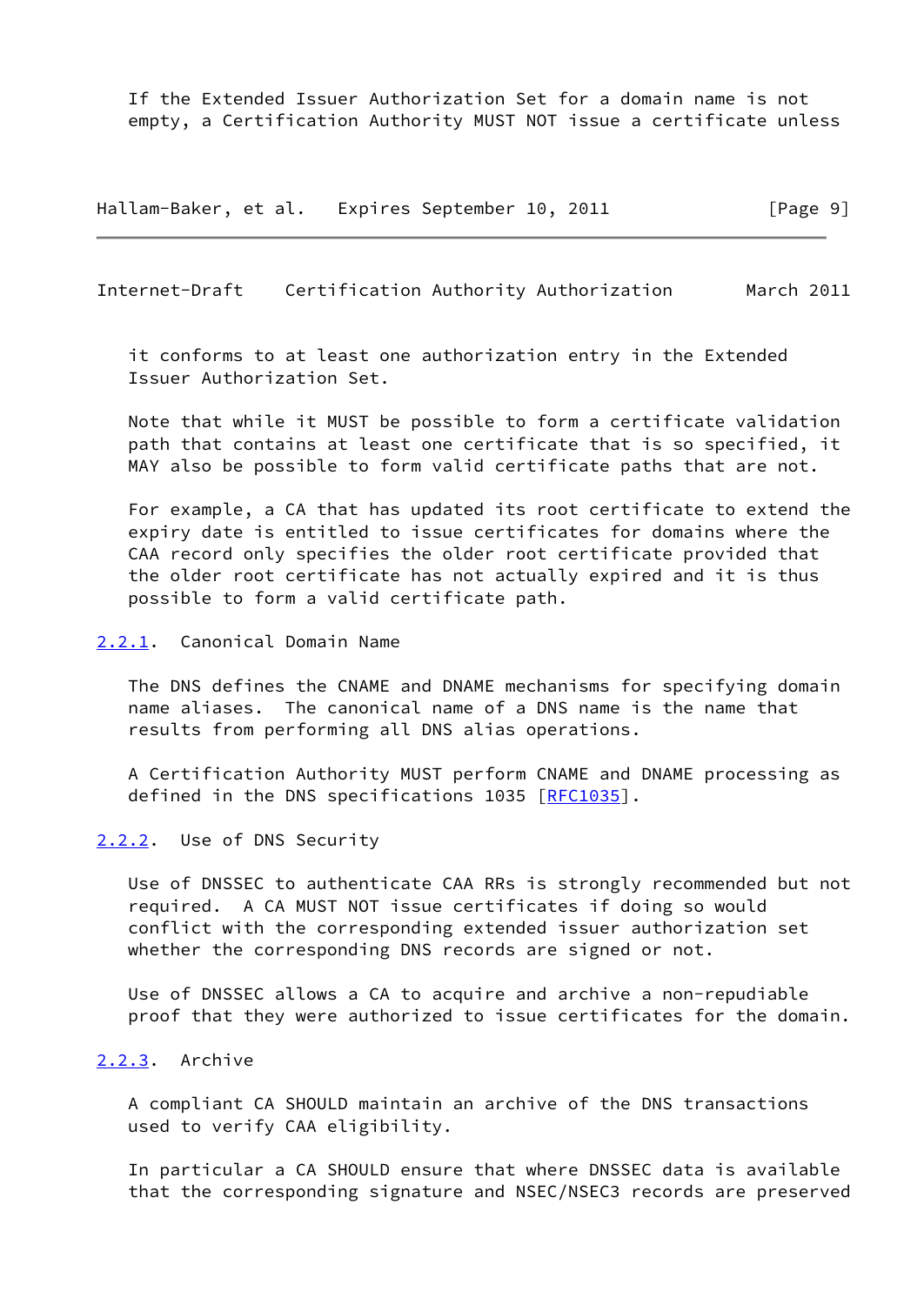so as to enable later compliance audits.

<span id="page-11-0"></span>[2.3](#page-11-0). Relying Party Application Processing

 Relying Party Applications MAY enforce CAA issue restrictions at their option, provided that the Relying Party Authorization set is not empty.

The consequences of determining that a certificate is not compatible

Hallam-Baker, et al. Expires September 10, 2011 [Page 10]

<span id="page-11-2"></span>Internet-Draft Certification Authority Authorization March 2011

 with the specified CAA relying party restrictions are outside the scope of this document.

 Domains that opt to flag records for use by Relying Party Applications SHOULD be aware that the Property Entries supported in this version of the specification are only designed to support the requirements of enforcing issuer restrictions. While these Property Entries MAY be sufficient to enable enforcement by Relying Party Applications in some circumstances, they are not intended to provide complete requirements coverage for this purpose.

 Domains containing CAA issue restrictions intended for use by Relying Party Applications SHOULD be authenticated using DNSSEC or other equivalent means.

 If DNSSEC is deployed in a domain Relying Party Applications MUST treat failure to authenticate signatures of CAA records or absence of CAA records whose presence is indicated as being equivalent to an inconsistent CAA record.

#### <span id="page-11-1"></span>[3](#page-11-1). Mechanism

#### <span id="page-11-3"></span>[3.1](#page-11-3). Syntax

 A CAA RR contains a single property entry consisting of a tag value pair. Each tag represents a property of the CAA record. The value of a CAA property is that specified in the corresponding value field.

 A domain name MAY have multiple CAA RRs associated with it and a given property MAY be specified more than once.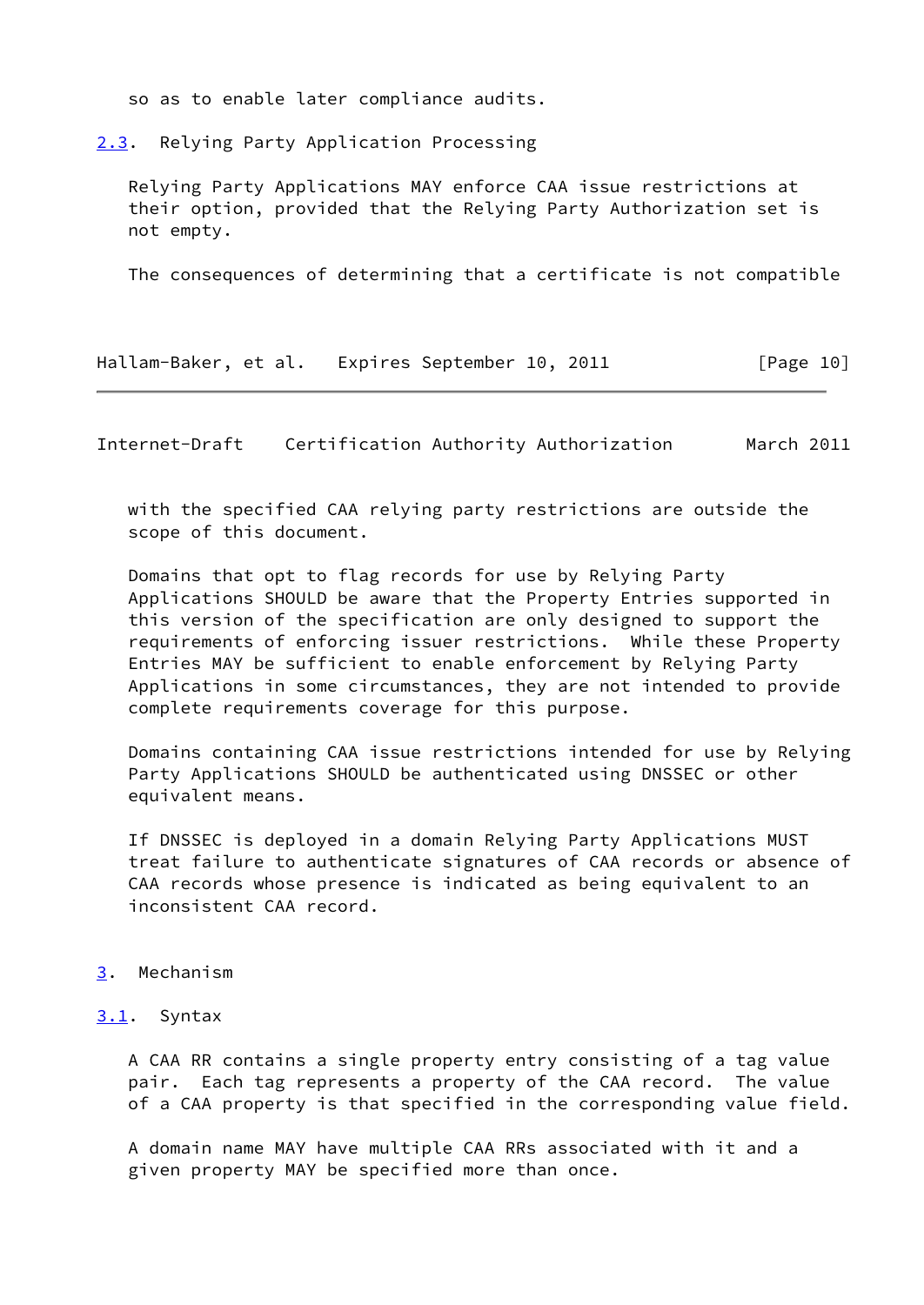The CAA data field contains one property entry. A property entry consists of the following data fields:

 +0-1-2-3-4-5-6-7-|0-1-2-3-4-5-6-7-| | Flags  $|$  Tag Length = n  $|$  +----------------+----------------+...+---------------+ | Tag char 0 | Tag Char 1 |...| Tag Char n-1 | +----------------+----------------+...+---------------+ +----------------+----------------+.....+---------------+ | Data byte 0 | Data byte 1 |.....| Data byte m-1 | +----------------+----------------+.....+---------------+

 Where n is the length specified in the tag length field and m is the remaining octets in the data field ( $m = d - n - 2$ ) where d is the length of the data section.

Hallam-Baker, et al. Expires September 10, 2011 [Page 11]

Internet-Draft Certification Authority Authorization March 2011

The data fields are defined as follows:

Flags One octet containing the following fields:

 Bit 0: Critical Flag If the value is set (1), the critical flag is asserted and the property MUST be understood if the CAA record is to be correctly processed.

 A Certification Authority MUST NOT issue certificates for any Domain that contains a CAA critical property for an unknown or unsupported property type.

- Bit 5: Must Be Zero Bit 5 is reserved and MUST be set to zero. Processors that encounter a CAA record containing a property with this bit set MUST treat the record set as if the critical property was asserted for an unknown record.
- Bit 6: Relying Application Use If set, the property entry contains an Authorization Entry that forms part of the Relying Application Authorization Set for the corresponding domain.
- Bit 7: Issuer Use If set, the property entry contains an Authorization Entry that forms part of the Issuer Application Authorization Set for the corresponding domain.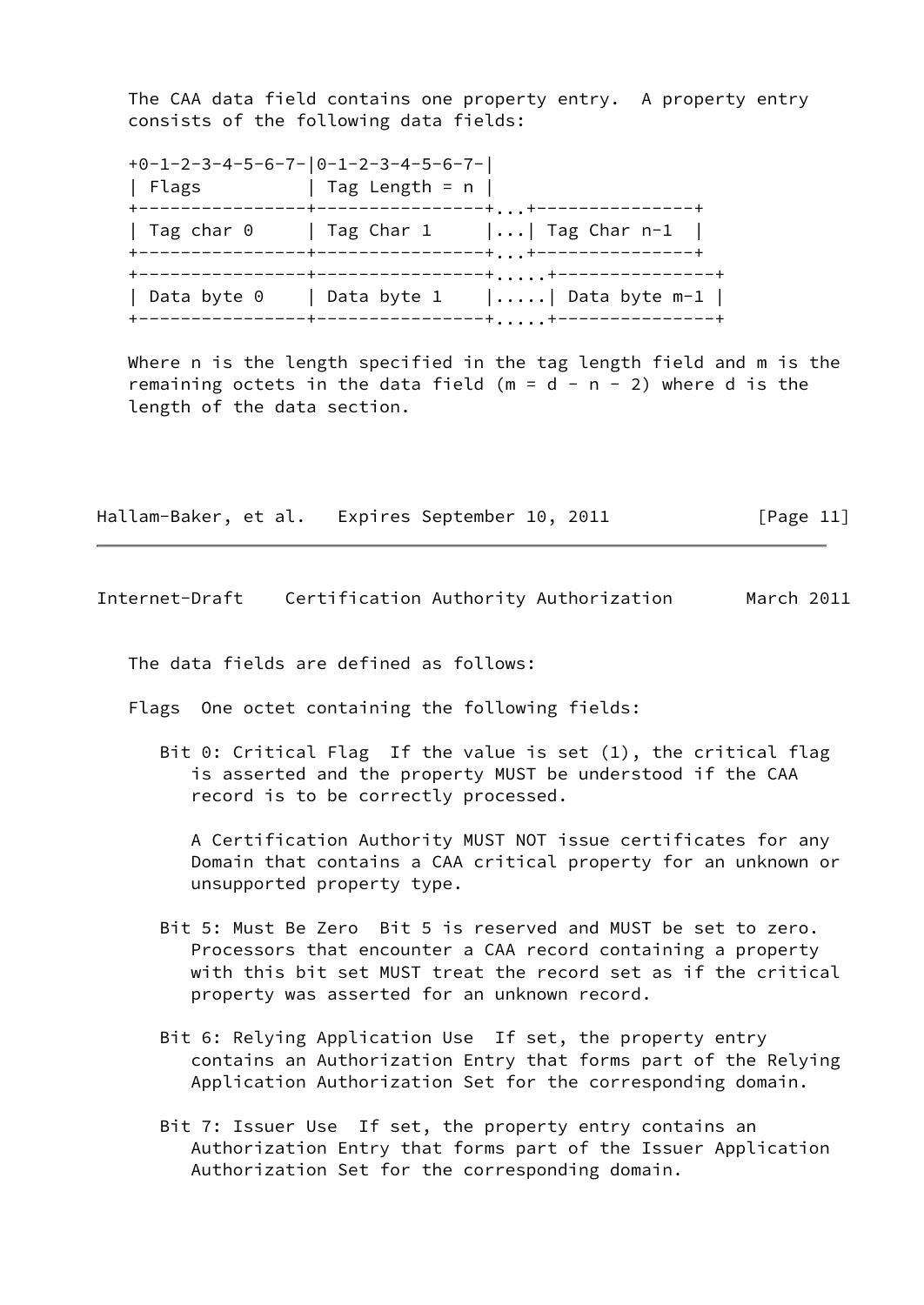Note that according to the conventions set out in [RFC 1035](https://datatracker.ietf.org/doc/pdf/rfc1035) [[RFC1035\]](https://datatracker.ietf.org/doc/pdf/rfc1035) Bit 0 is the Most Significant Bit and Bit 7 is the Least Significant. Thus a flags value of 0x51 indicates a tag length of 5 octets and that the property entry is not critical and is not to be used for relying party processing.

- Tag Length A single octet containing an unsigned integer specifying the tag length in octets. The tag length MUST be at least 1 and SHOULD be no more than 15.
- Tag The property identifier, a sequence of ASCII characters.

 Tag values MAY contain ASCII characters a through z and the numbers 0 through 9. Tag values MUST NOT contain any other characters. Matching of tag values is case insensitive.

| Hallam-Baker, et al. |  | Expires September 10, 2011 |  | [Page 12] |  |
|----------------------|--|----------------------------|--|-----------|--|
|----------------------|--|----------------------------|--|-----------|--|

<span id="page-13-1"></span>Internet-Draft Certification Authority Authorization March 2011

 The length of the value field is specified implicitly as the remaining length of the enclosing Resource Record data field.

<span id="page-13-0"></span>[3.1.1](#page-13-0). Canonical Presentation Format

The canonical presentation format of the CAA record is as follows:

CAA <flags> <tag> <data>

Where:

flags Is an unsigned integer between 0 and 15.

 tag Is a non-zero sequence of ASCII letter and numbers in lower case.

data Is the Base64 Encoding [\[RFC4648](https://datatracker.ietf.org/doc/pdf/rfc4648)] of the value field.

Value A sequence of octets representing the property value. Property values are encoded as binary values and MAY employ sub formats.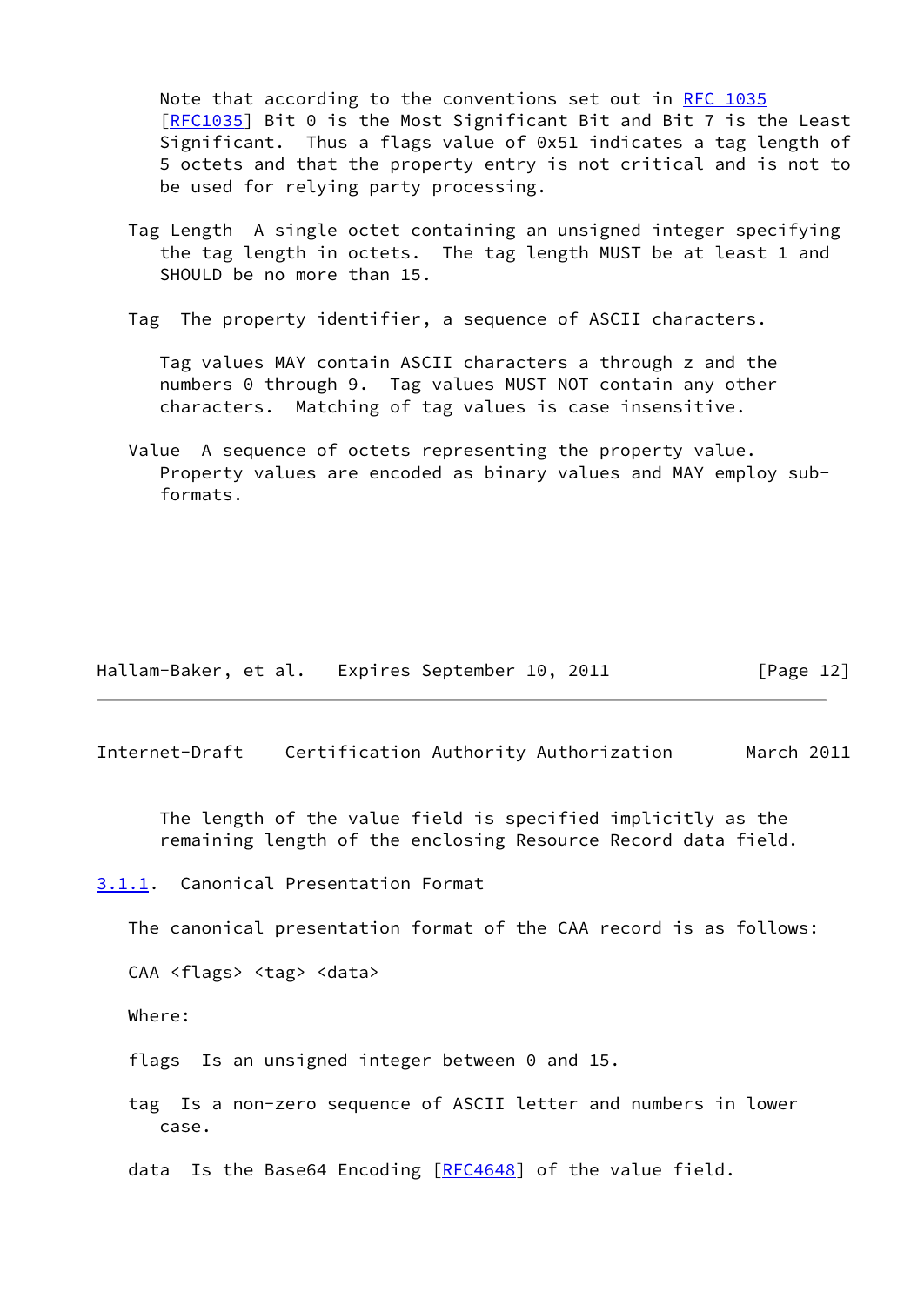#### <span id="page-14-0"></span>[3.1.1.1](#page-14-0). Policy OID Encoding Options

 For convenience of administration, implementations MAY support ASN.1 Policy OID encoding at their option.

 The Base64 encoding of data never contains the period character '.', while the encoding of ASN.1 OID values specified in IETF GSER encoding [\[RFC3642](https://datatracker.ietf.org/doc/pdf/rfc3642)] will always incorporate at least one period character.

 It follows that a data decoder MAY unambiguously interpret data specified in the Base64 or GSER format without the need for additional disambiguation.

 Implementations MAY choose to allow use of both formats in both file and presentation formats.

<span id="page-14-1"></span>[3.1.2](#page-14-1). policy Property value

 The policy property value specifies an Authorization Entry by means of an ASN.1 OID specifying a Certification Policy. A Certification Authority is authorized to issue Certificates under a policy Authorization Entry if and only if

 The Certification Authority has the right to issue certificates under the specified policy, AND

 The certificate request is compliant with the requirements of the specified policy, AND

Hallam-Baker, et al. Expires September 10, 2011 [Page 13]

<span id="page-14-2"></span>Internet-Draft Certification Authority Authorization March 2011

 The certificate request meets all the criteria under the Certification Policy under which the certificate is to be issued.

 Each policy property specifies a single ASN.1 OID value consisting of the ASN.1 type, length specifier and OID data.

 The policy property applies to the specified policy OID and all policy OIDs that fall within the same OID arc. If the OID arc 1.3.6.1.4.1.35405.666 is specified, then the policy OIDs 1.3.6.1.4.1.35405.666, 1.3.6.1.4.1.35405.666.1, 1.3.6.1.4.1.35405.666.2 etc. are all authorized.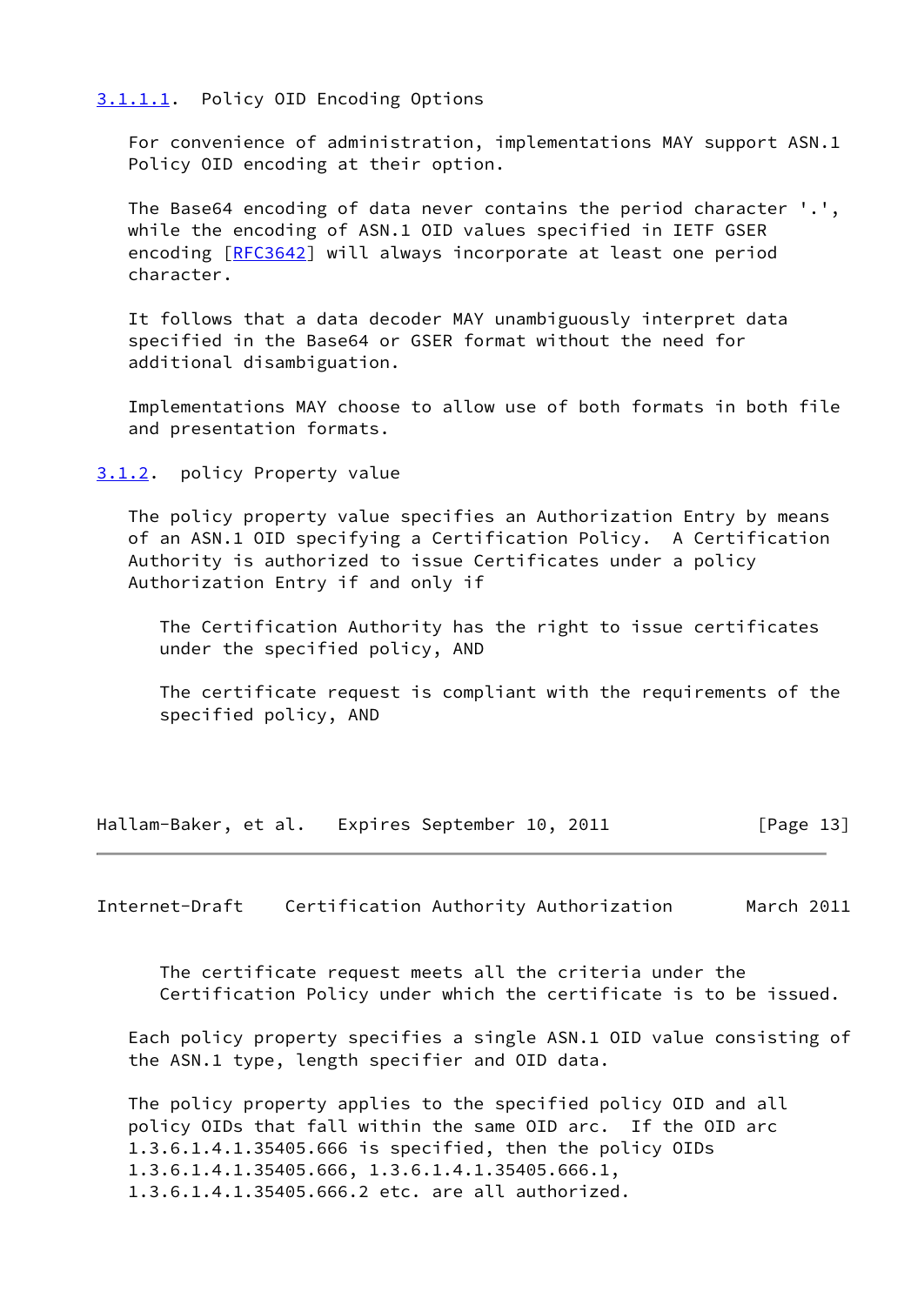The Certificate that is issued MAY incorporate the specified policy OID itself but is not required to provided that the issue of the certificate is consistent with the requirements of the specified policy.

 For example, a CA that offers two levels of Certification Policy such that the higher level of assurance included all the requirements of the lower one MAY rely on a policy property specifying the lower assurance policy as authorization for issue under the higher assurance policy but not vice-versa.

## <span id="page-15-0"></span>[3.1.3](#page-15-0). path Property value

 The path property value specifies an Authorization Entry by means of a Certificate Signer Certificate or a Certificate Signing key. A Certification Authority is authorized to issue Certificates under a path Authorization Entry if and only if

 A valid PKIX trust path can be formed from the specified Certificate Signer Certificate or a Certificate Signing key to the certificate that is to be issued, AND

 The certificate request meets all the criteria under the Certification Policy under which the certificate is to be issued.

### <span id="page-15-1"></span>[4](#page-15-1). Security Considerations

 CAA Records provide an accountability control. They are intended to deter rather than prevent undesired behavior.

 While a Certification Authority can choose to ignore published CAA records, doing so increases the both the probability that they will mis-issue a certificate and the consequences of doing so. Once it is known that a CA observes CAA records, malicious registration requests will target disproportionately target the negligent CAs that do not,

| Hallam-Baker, et al. | Expires September 10, 2011 |  | [Page 14] |
|----------------------|----------------------------|--|-----------|
|----------------------|----------------------------|--|-----------|

<span id="page-15-2"></span>Internet-Draft Certification Authority Authorization March 2011

 and so the mis-issue rate amongst the negligent CAs will increase. Since the CA could clearly have avoided the mis-issue by performing CAA processing, the likelihood of sanctions against the negligent CA is increased. Failure to observe CAA issue restrictions provides an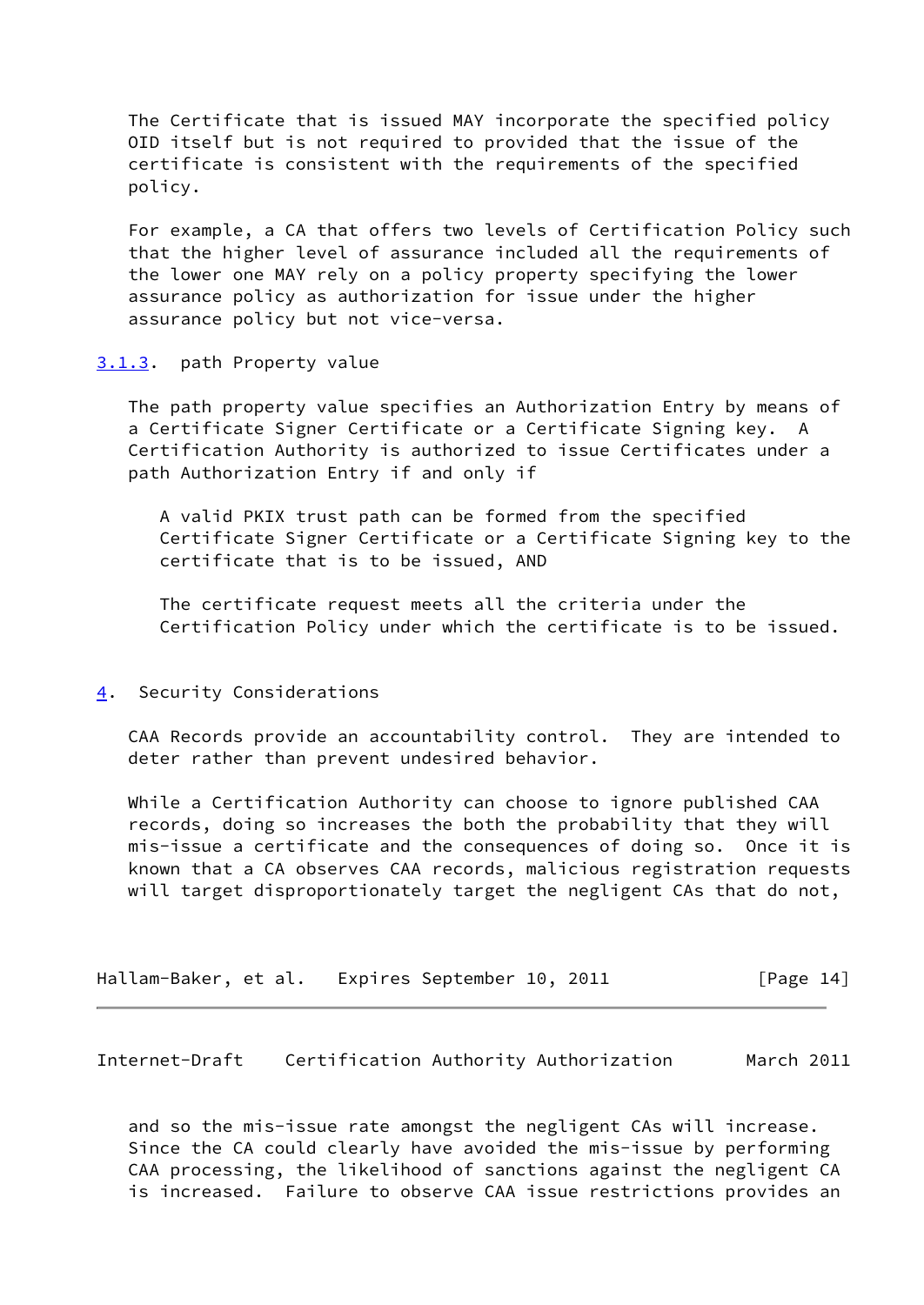objective criteria for excluding issuers from embedded roots of trust.

 In contrast, a Certification Authority that processes CAA records correctly can reasonably claim that any residual mis-issue event could have been avoided had the Domain Name holder published appropriate CAA records.

#### <span id="page-16-0"></span>[4.1](#page-16-0). Mis-Issue by Authorized Certification Authority

 Use of CAA records does not provide protection against mis-issue by an authorized Certification Authority.

 Domain name holders SHOULD ensure that the CAs they authorize to issue certificates for their domains employ appropriate controls to ensure that certificates are only issued to authorized parties within their organization.

 Such controls are most appropriately determined by the domain name holder and the authorized CA(s) directly and are thus out of scope of this document.

### <span id="page-16-1"></span>[4.2](#page-16-1). Suppression or spoofing of CAA records

 Suppression of the CAA record or insertion of a bogus CAA record could enable an attacker to obtain a certificate from a CA that was not authorized to issue for that domain name.

# <span id="page-16-2"></span>[4.2.1](#page-16-2). Applications

 Applications performing CAA checking SHOULD mitigate the risk of suppresion or spoofing of CAA records by means of DNSSEC validation where present. In cases where DNSSEC validation is not available, CAA checking is of limited security value.

### <span id="page-16-3"></span>[4.2.2](#page-16-3). Certification Authorities

 Since a certificate issued by a CA can be valid for several years, the consequences of a spoofing or suppression attack are much greater for Certification Authorities and so additional countermeasures are justified.

 A CA MUST mitigate this risk by employing DNSSEC verification whenever possible and rejecting certificate requests in any case

Hallam-Baker, et al. Expires September 10, 2011 [Page 15]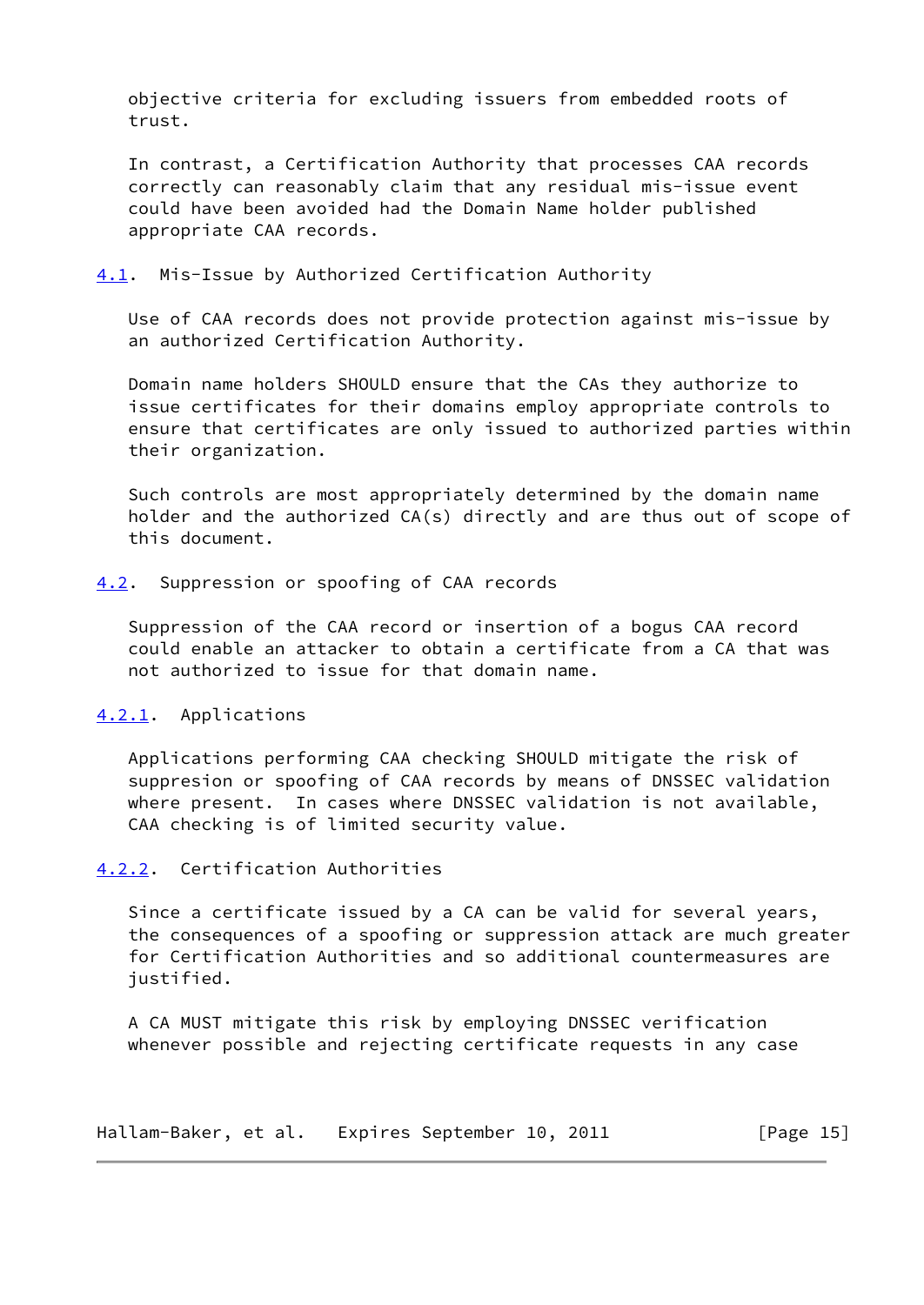<span id="page-17-1"></span> where it is not possible to verify the non-existence or contents of a relevant CAA record.

 In cases where DNSSEC is not deployed in a corresponding domain, a CA SHOULD attempt to mitigate this risk by employing appropriate DNS security controls. For example all portions of the DNS lookup process SHOULD be performed against the authoritative name server. Cached data MUST NOT be relied on but MAY be used to support additional anti-spoofing or anti-suppression controls.

<span id="page-17-0"></span>[4.3](#page-17-0). Denial of Service

 Introduction of a malformed or malicious CAA RR could in theory enable a Denial of Service attack.

 This specific threat is not considered to add significantly to the risk of running an insecure DNS service.

<span id="page-17-2"></span>[4.4](#page-17-2). Abuse of the Critical Flag

 A Certification Authority could make use of the critical flag to trick customers into publishing records which prevent competing Certification Authorities from issuing certificates even though the customer intends to authorize multiple providers.

 In practice, such an attack would be of minimal effect since any competent competitor that found itself unable to issue certificates due to lack of support for a property marked critical is going to investigate the cause and report the reason to the customer who was deceived. It is thus unlikely that the attack would succeed and the attempt might lay the perpetrator open to civil or criminal sanctions.

- <span id="page-17-3"></span>[5](#page-17-3). IANA Considerations
- <span id="page-17-4"></span>[5.1](#page-17-4). Registration of the CAA Resource Record Type

 IANA has assigned Resource Record Type TBD1 for the CAA Resource Record Type and added the line depicted below to the registry named Resource Record (RR) TYPEs and QTYPEs as defined in [BCP 42](https://datatracker.ietf.org/doc/pdf/bcp42) [RFC 5395](https://datatracker.ietf.org/doc/pdf/rfc5395) [\[RFC5395](https://datatracker.ietf.org/doc/pdf/rfc5395)] and located at

<http://www.iana.org/assignments/dns-parameters>.

|     | Value and meaning                        | Reference |
|-----|------------------------------------------|-----------|
|     |                                          |           |
| CAA | TBD1 Certification Authority Restriction | [RFCXXXX] |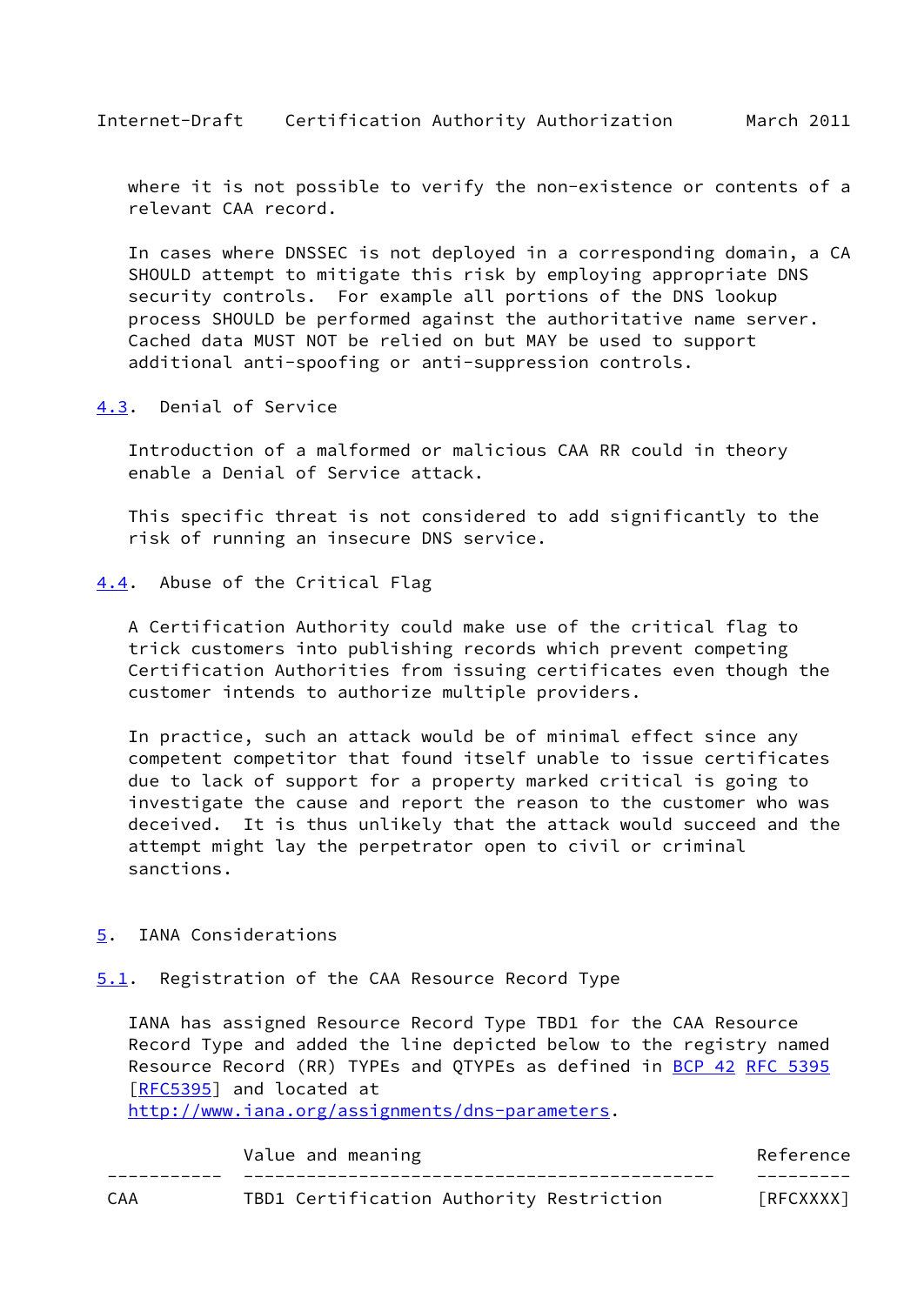#### <span id="page-18-1"></span>Internet-Draft Certification Authority Authorization March 2011

#### <span id="page-18-0"></span>[5.2](#page-18-0). Certification Authority Authorization Properties

 IANA has created the Certification Authority Authorization Properties registry with the following initial values:

|                | Meaning                                                                            | Reference            |
|----------------|------------------------------------------------------------------------------------|----------------------|
|                |                                                                                    |                      |
| path<br>policy | Authorization Entry by Signature Path<br>Authorization Entry by Certificate Policy | [REXXXX]<br>[REXXXX] |

 Addition of tag identifiers requires a public specification and expert review as set out in [RFC5395 \[RFC5395](https://datatracker.ietf.org/doc/pdf/rfc5395)]

#### <span id="page-18-2"></span>[6](#page-18-2). References

#### <span id="page-18-3"></span>[6.1](#page-18-3). Normative References

- [RFC1035] Mockapetris, P., "Domain names implementation and specification", STD 13, [RFC 1035,](https://datatracker.ietf.org/doc/pdf/rfc1035) November 1987.
- [RFC2119] Bradner, S., "Key words for use in RFCs to Indicate Requirement Levels", [BCP 14](https://datatracker.ietf.org/doc/pdf/bcp14), [RFC 2119](https://datatracker.ietf.org/doc/pdf/rfc2119), March 1997.
- [RFC4033] Arends, R., Austein, R., Larson, M., Massey, D., and S. Rose, "DNS Security Introduction and Requirements", [RFC 4033,](https://datatracker.ietf.org/doc/pdf/rfc4033) March 2005.
- [RFC4055] Schaad, J., Kaliski, B., and R. Housley, "Additional Algorithms and Identifiers for RSA Cryptography for use in the Internet X.509 Public Key Infrastructure Certificate and Certificate Revocation List (CRL) Profile", [RFC 4055,](https://datatracker.ietf.org/doc/pdf/rfc4055) June 2005.
- [RFC5280] Cooper, D., Santesson, S., Farrell, S., Boeyen, S., Housley, R., and W. Polk, "Internet X.509 Public Key Infrastructure Certificate and Certificate Revocation List (CRL) Profile", [RFC 5280,](https://datatracker.ietf.org/doc/pdf/rfc5280) May 2008.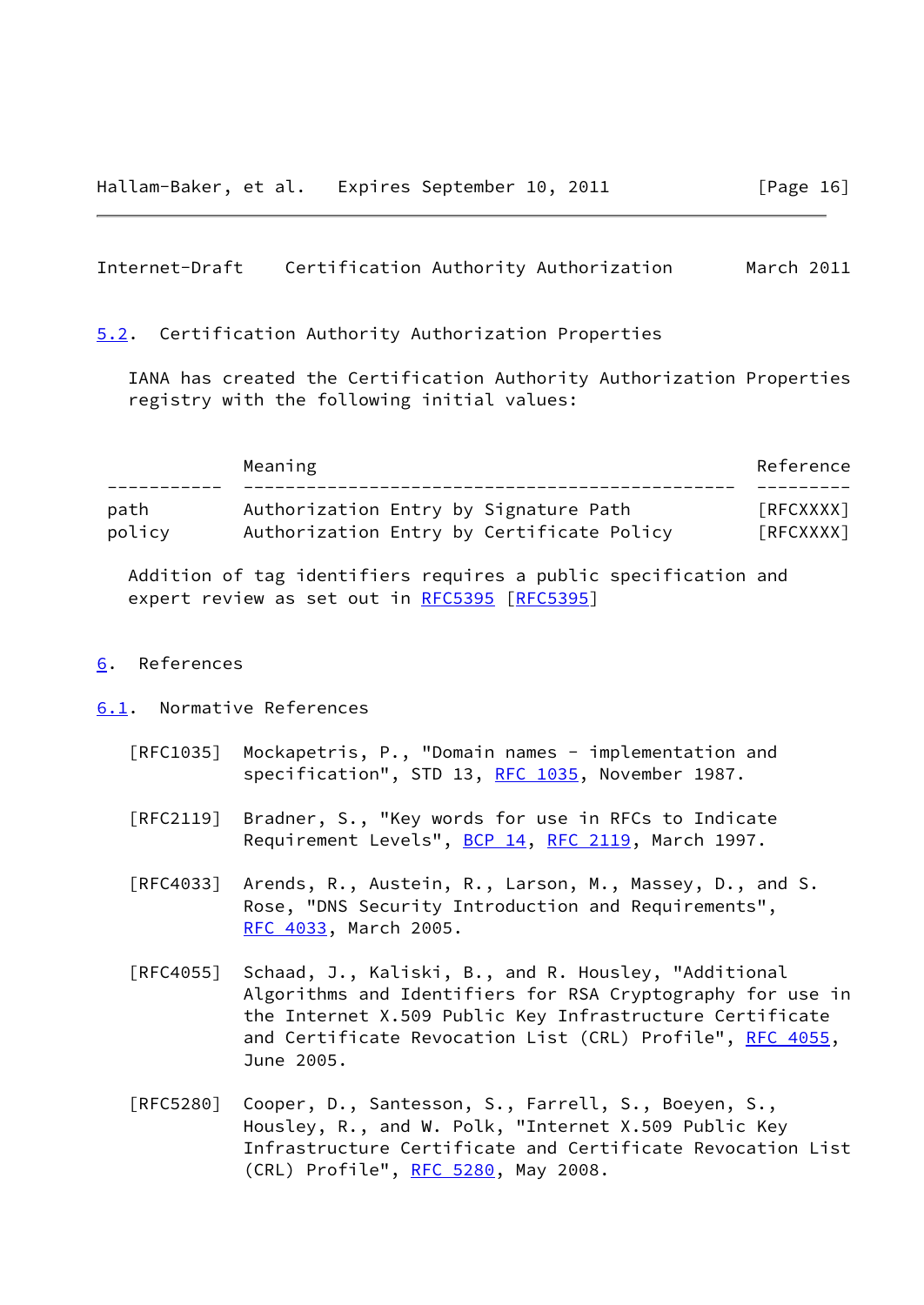[RFC5395] Eastlake, D., "Domain Name System (DNS) IANA Considerations", [BCP 42](https://datatracker.ietf.org/doc/pdf/bcp42), [RFC 5395,](https://datatracker.ietf.org/doc/pdf/rfc5395) November 2008.

<span id="page-19-5"></span> [X.509] International Telecommunication Union, "ITU-T Recommendation X.509 (11/2008): Information technology - Open systems interconnection - The Directory: Public-key and attribute certificate frameworks", ITU-T Recommendation X.509, November 2008.

Hallam-Baker, et al. Expires September 10, 2011 [Page 17]

<span id="page-19-1"></span>Internet-Draft Certification Authority Authorization March 2011

- <span id="page-19-3"></span> [X.680] International Telecommunication Union, "ITU-T Recommendation X.680 (11/2008): Information technology - Abstract Syntax Notation One (ASN.1): Specification of basic notation", ITU-T Recommendation X.680, November 2008.
- <span id="page-19-4"></span> [X.690] International Telecommunication Union, "ITU-T Recommendation X.690 (11/2008): Information technology - Abstract Syntax Notation One (ASN.1): Specification of Basic Encoding Rules (BER), Canonical Encoding Rules (CER) and Distinguished Encoding Rules (DER)", ITU-T Recommendation X.690, November 2008.
- <span id="page-19-6"></span><span id="page-19-0"></span>[6.2](#page-19-0). Non Normative References
	- [NIST-ALGS]

 National Institute of Standards and Technology, "Cryptographic Algorithm Registration", March 2009.

- [RFC3642] Legg, S., "Common Elements of Generic String Encoding Rules (GSER) Encodings", [RFC 3642,](https://datatracker.ietf.org/doc/pdf/rfc3642) October 2003.
- [RFC4648] Josefsson, S., "The Base16, Base32, and Base64 Data Encodings", [RFC 4648,](https://datatracker.ietf.org/doc/pdf/rfc4648) October 2006.

<span id="page-19-2"></span>[Appendix A.](#page-19-2) Object Digest Identifier Calculation

An Object Digest is an ASN.1 structure with three components:

 An ASN.1 Object Identifier specifying the object type of the referenced object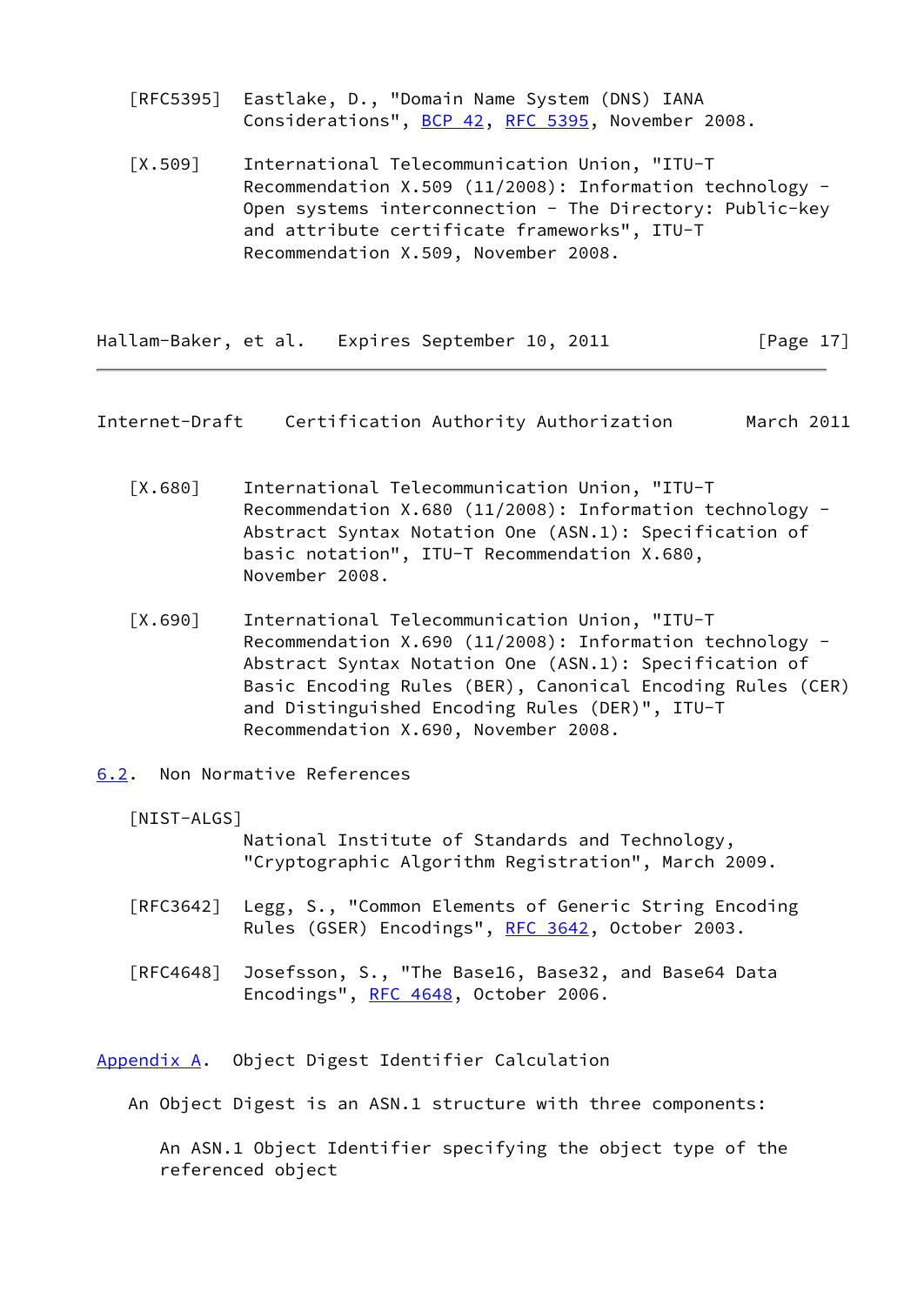An ASN.1 Object Identifier specifying the digest algorithm

 An ASN.1 DER [\[X.690](#page-19-4)] encoded data field containing the digest value of the referenced object processed using the specified digest algorithm.

Hallam-Baker, et al. Expires September 10, 2011 [Page 18]

<span id="page-20-1"></span>Internet-Draft Certification Authority Authorization March 2011

DNSCAA DEFINITIONS ::=

BEGIN

 ObjectDigestIdentifier ::= SEQUENCE { type OBJECT IDENTIFIER, digestAlgorithm OBJECT IDENTIFIER, digest OCTET STRING }

END

 The Object Digest Identifier construction is designed to facilitate implementation in applications that already require ASN.1 handling mechanisms (i.e. most cryptographic applications) without causing an undue coding burden in cases where ASN.1 code is not already supported. [Appendix C](#page-23-0) provides all the necessary information to create a fully compliant Object Digest Identifier implementation.

<span id="page-20-0"></span>[A.1](#page-20-0). Example: CA Certificate A

The ODI of CA Certificate A (specified in [Appendix B.1](#page-21-3)) is calculated as follows:

ASN.1 Sequence tag: "3032"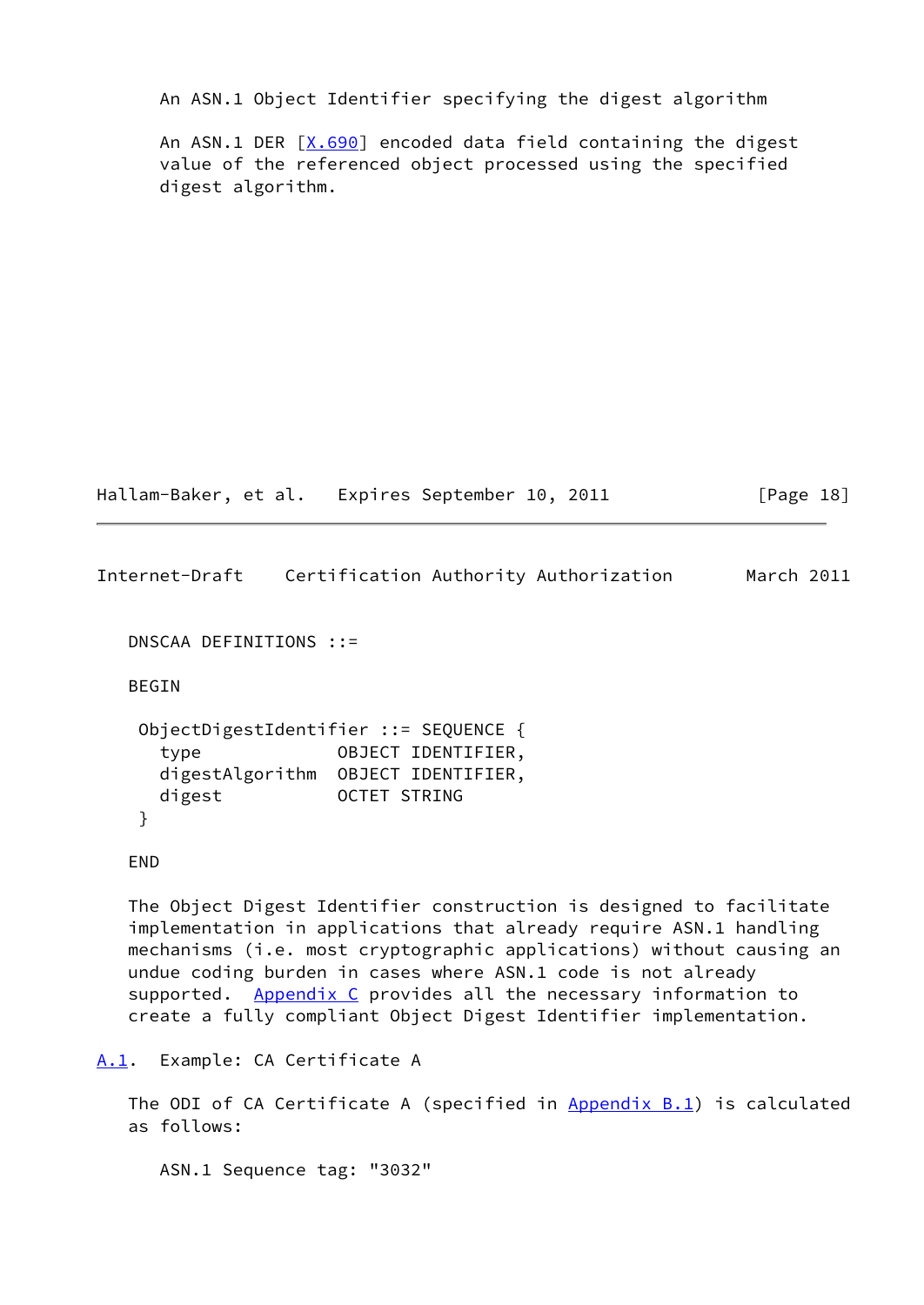ASN.1 OID id-at-cACertificate (2.5.4.37): "0603550425"

 ASN.1 OID sha256 (2.16.840.1.101.3.4.2.1): "0609608648016503040201"

 SHA-256 Digest Value: "042017cc980f6a84fb15e5da3f32afea62360f4ca29 627feed68739a13062defe804"

 The ODI in BASE64 format is MDIGA1UEJQYJYIZIAWUDBAIBBCAXzJgPaoT7FeXaP zKv6mI2D0yilif+7WhzmhMGLe/oBA==.

<span id="page-21-0"></span>[A.2](#page-21-0). Example: CA Certificate A

The ODI of the signing key of CA Certificate A (specified in [Appendix](#page-21-3) **[B.1](#page-21-3))** is calculated as follows:

 ASN.1 Sequence tag ASN.1 OID 'CA Signing Key' ASN.1 OID 'SHA-256'

Hallam-Baker, et al. Expires September 10, 2011 [Page 19]

<span id="page-21-2"></span>Internet-Draft Certification Authority Authorization March 2011

SHA-256 Digest Value

<span id="page-21-1"></span>[Appendix B.](#page-21-1) Example Certificates

The following certificates are used in the examples.

<span id="page-21-3"></span>[B.1](#page-21-3). CA Certificate A

 CA Certificate A is a self signed certificate signed with a 2048 bit RSA key:

 -----BEGIN CERTIFICATE----- MIIDATCCAeugAwIBAgIBATALBgkqhkiG9w0BAQUwKDERMA8GA1UEChMIQWNtZSBJ bmMxEzARBgNVBAMTCkV4YW1wbGUgQ0EwHhcNMTAxMTExMTgxMjAzWhcNMjAxMTA4 MTgxMjAzWjAoMREwDwYDVQQKEwhBY21lIEluYzETMBEGA1UEAxMKRXhhbXBsZSBD QTCCAR8wCwYJKoZIhvcNAQEBA4IBDgAwggEJAoIBALHvos3yEe0ugR6Ae2rPATXA pBYGK6BMzGTLkXCg6MZaG9CZpfleZTZ/EgIKBwRJlIXvWdKwjMZ7GBByT+fdMDZp 7zkx64UZ4+CJm98NRjdugxovl8HhscIBXnhCHERgamp0U/f8Ho5W8eAxYLZ1XcIG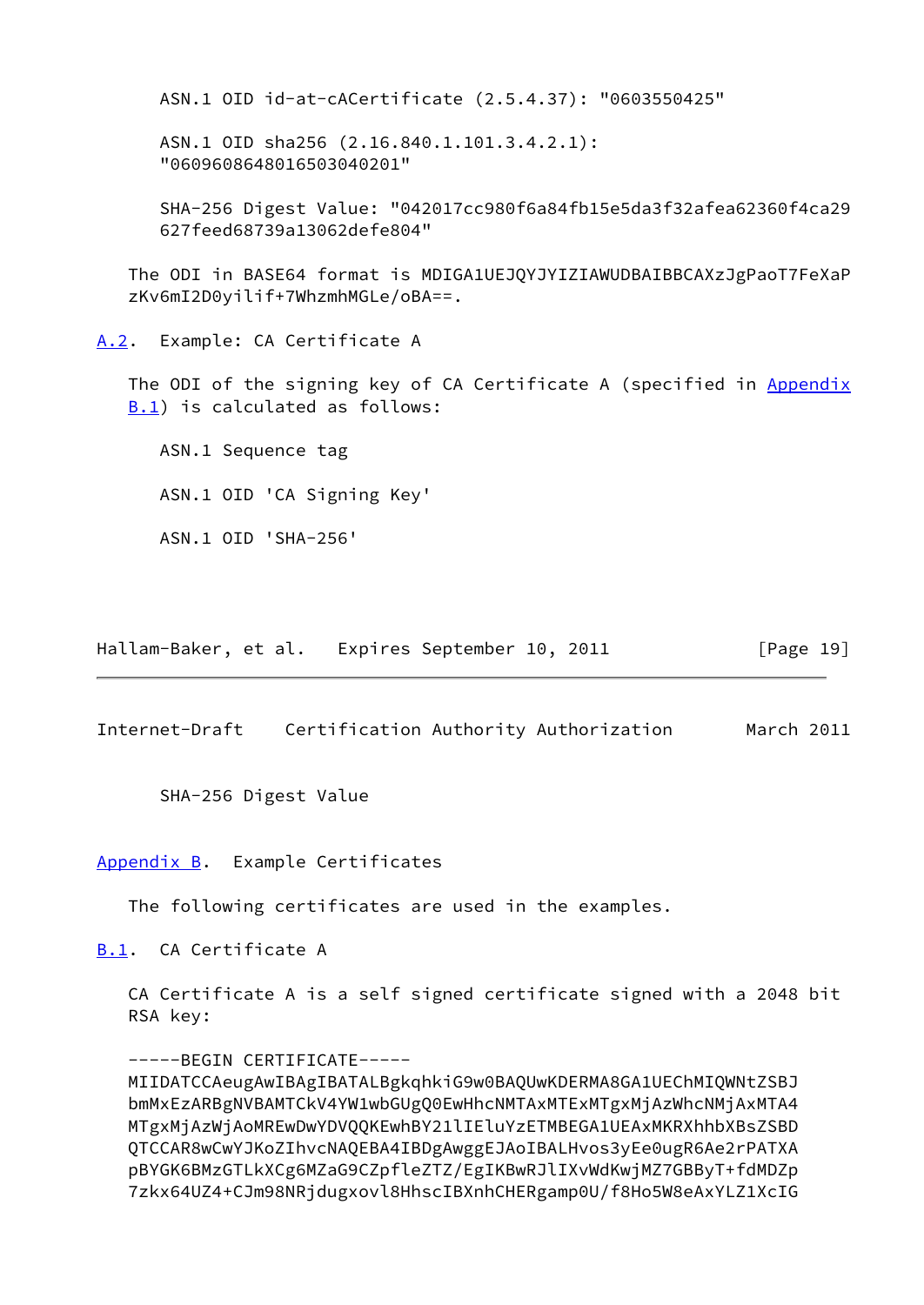mB7mVknvolaN9EqlEmYn+qHexGJPlpWFmR4NKhVAATE6B1a9z5PCmoOgW9p0Vqic SJ6CdAHKaa7JZS+sqNQDx57H8Q6R9lh52XXmJVVficxBp2K7C+Wvht45t68FG6f1 sXWuWDRYc6iUmOxZbzDDvIoFU0pAXESTdMOWvXKI8ZUaYBoZ7/YnSSTaseiW86sC AwEAAaM9MDswDgYDVR0PAQEBBAQDAgAEMA8GA1UdEwEBAQQFMAMBAQEwGAYDVR0g BBEwDzANBgsrBgEEAYKUTYUaATALBgkqhkiG9w0BAQUDggEBAGcNiaQXdyiI9Y5e Ps+XEYdKiWYvmSnRIfbUZuQWaQpPcj5cHzMe91CUZipGDNJYXwqWhIUtQAAGmtrq ZGa4F9Yh0cPFAHBXPHXKGeM1hMtAR7Mv9kHu4DFIhb822O0n4DdBIit8FNas5t/5 CbM6crDpWB5hjAsD37U+GZGvTJmag059VWjnjv90NcfCQ6YJ6AA5VKnmrV695VnL dSPaN9VS5RN6heJqU9tcbqPkAEP3MuJtd1QxB8Q34f9e1kTYXxc/dBJK1RQ0F4nc Jc4NbJzakvFq+QcbzEqkhDMiXvjDV0JJt+GkFZrsREi6IgQY4DQHPv65OIvbr3uW  $329dd+g=$ 

-----END CERTIFICATE-----

In binary form, the certificate data is:

 0000 30 82 03 01 30 82 01 eb a0 03 02 01 02 02 01 01 0010 30 0b 06 09 2a 86 48 86 f7 0d 01 01 05 30 28 31 0020 11 30 0f 06 03 55 04 0a 13 08 41 63 6d 65 20 49 0030 6e 63 31 13 30 11 06 03 55 04 03 13 0a 45 78 61 0040 6d 70 6c 65 20 43 41 30 1e 17 0d 31 30 31 31 31 0050 31 31 38 31 32 30 33 5a 17 0d 32 30 31 31 30 38 0060 31 38 31 32 30 33 5a 30 28 31 11 30 0f 06 03 55 0070 04 0a 13 08 41 63 6d 65 20 49 6e 63 31 13 30 11 0080 06 03 55 04 03 13 0a 45 78 61 6d 70 6c 65 20 43 0090 41 30 82 01 1f 30 0b 06 09 2a 86 48 86 f7 0d 01 00a0 01 01 03 82 01 0e 00 30 82 01 09 02 82 01 00 b1 00b0 ef a2 cd f2 11 ed 2e 81 1e 80 7b 6a cf 01 35 c0 00c0 a4 16 06 2b a0 4c cc 64 cb 91 70 a0 e8 c6 5a 1b 00d0 d0 99 a5 f9 5e 65 36 7f 12 02 0a 07 04 49 94 85

Hallam-Baker, et al. Expires September 10, 2011 [Page 20]

<span id="page-22-0"></span>Internet-Draft Certification Authority Authorization March 2011

 00e0 ef 59 d2 b0 8c c6 7b 18 10 72 4f e7 dd 30 36 69 00f0 ef 39 31 eb 85 19 e3 e0 89 9b df 0d 46 37 6e 83 0100 1a 2f 97 c1 e1 b1 c2 01 5e 78 42 1c 44 60 6a 6a 0110 74 53 f7 fc 1e 8e 56 f1 e0 31 60 b6 75 5d c2 06 0120 98 1e e6 56 49 ef a2 56 8d f4 4a a5 12 66 27 fa 0130 a1 de c4 62 4f 96 95 85 99 1e 0d 2a 15 40 01 31 0140 3a 07 56 bd cf 93 c2 9a 83 a0 5b da 74 56 a8 9c 0150 48 9e 82 74 01 ca 69 ae c9 65 2f ac a8 d4 03 c7 0160 9e c7 f1 0e 91 f6 58 79 d9 75 e6 25 55 5f 89 cc 0170 41 a7 62 bb 0b e5 af 86 de 39 b7 af 05 1b a7 f5 0180 b1 75 ae 58 34 58 73 a8 94 98 ec 59 6f 30 c3 bc 0190 8a 05 53 4a 40 5c 44 93 74 c3 96 bd 72 88 f1 95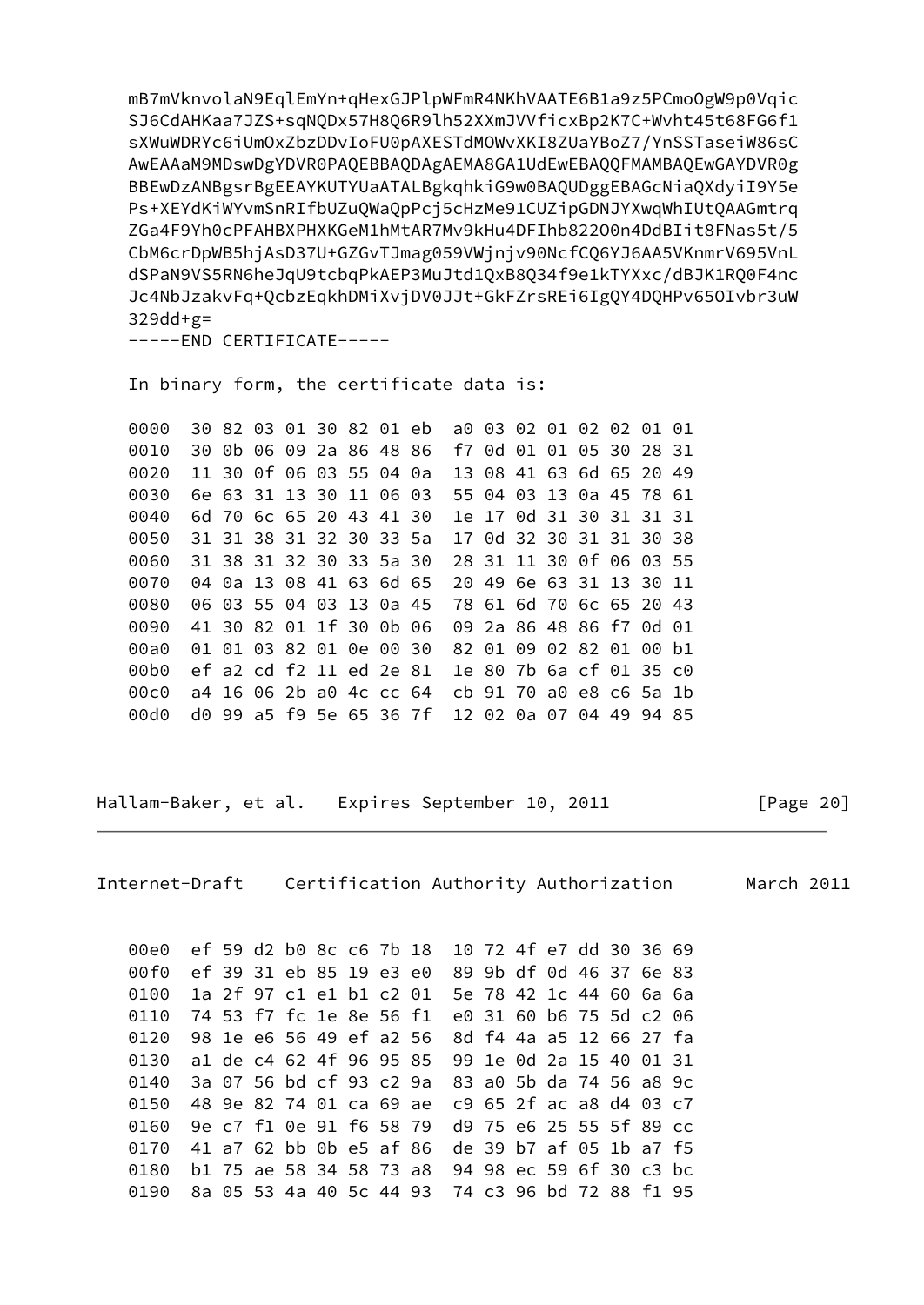01a0 1a 60 1a 19 ef f6 27 49 24 da b1 e8 96 f3 ab 02 01b0 03 01 00 01 a3 3d 30 3b 30 0e 06 03 55 1d 0f 01 01c0 01 01 04 04 03 02 00 04 30 0f 06 03 55 1d 13 01 01d0 01 01 04 05 30 03 01 01 01 30 18 06 03 55 1d 20 01e0 04 11 30 0f 30 0d 06 0b 2b 06 01 04 01 82 94 4d 01f0 85 1a 01 30 0b 06 09 2a 86 48 86 f7 0d 01 01 05 0200 03 82 01 01 00 67 0d 89 a4 17 77 28 88 f5 8e 5e 0210 3e cf 97 11 87 4a 89 66 2f 99 29 d1 21 f6 d4 66 0220 e4 16 69 0a 4f 72 3e 5c 1f 33 1e f7 50 94 66 2a 0230 46 0c d2 58 5f 0a 96 84 85 2d 40 00 06 9a da ea 0240 64 66 b8 17 d6 21 d1 c3 c5 00 70 57 3c 75 ca 19 0250 e3 35 84 cb 40 47 b3 2f f6 41 ee e0 31 48 85 bf 0260 36 d8 ed 27 e0 37 41 22 2b 7c 14 d6 ac e6 df f9 0270 09 b3 3a 72 b0 e9 58 1e 61 8c 0b 03 df b5 3e 19 0280 91 af 4c 99 9a 83 4e 7d 55 68 e7 8e ff 74 35 c7 0290 c2 43 a6 09 e8 00 39 54 a9 e6 ad 5e bd e5 59 cb 02a0 75 23 da 37 d5 52 e5 13 7a 85 e2 6a 53 db 5c 6e 02b0 a3 e4 00 43 f7 32 e2 6d 77 54 31 07 c4 37 e1 ff 02c0 5e d6 44 d8 5f 17 3f 74 12 4a d5 14 34 17 89 dc 02d0 25 ce 0d 6c 9c da 92 f1 6a f9 07 1b cc 4a a4 84 02e0 33 22 5e f8 c3 57 42 49 b7 e1 a4 15 9a ec 44 48 02f0 ba 22 04 18 e0 34 07 3e fe b9 38 8b db af 7b 96 0300 df 6f 5d 77 e8

The SHA-256 digest of the certificate data is:

17cc980f6a84fb15e5da3f32afea62360f4ca29627feed68739a13062defe804

<span id="page-23-0"></span>[Appendix C.](#page-23-0) ASN.1 Values (Non-Normative)

 Although the Object Digest Identifier form employs ASN.1 DER encoding only a small subset of ASN.1 features are used and a full ASN.1 stack is not necessary.

This appendix provides sufficient information to implement an Object

| Hallam-Baker, et al. |  | Expires September 10, 2011 |  | [Page 21] |
|----------------------|--|----------------------------|--|-----------|
|----------------------|--|----------------------------|--|-----------|

<span id="page-23-2"></span>Internet-Draft Certification Authority Authorization March 2011

Digest Identifier constructor or parser.

<span id="page-23-1"></span>[C.1](#page-23-1). DER Sequence Encoding

In DER encoding, the enclosing SEQUENCE will always be represented by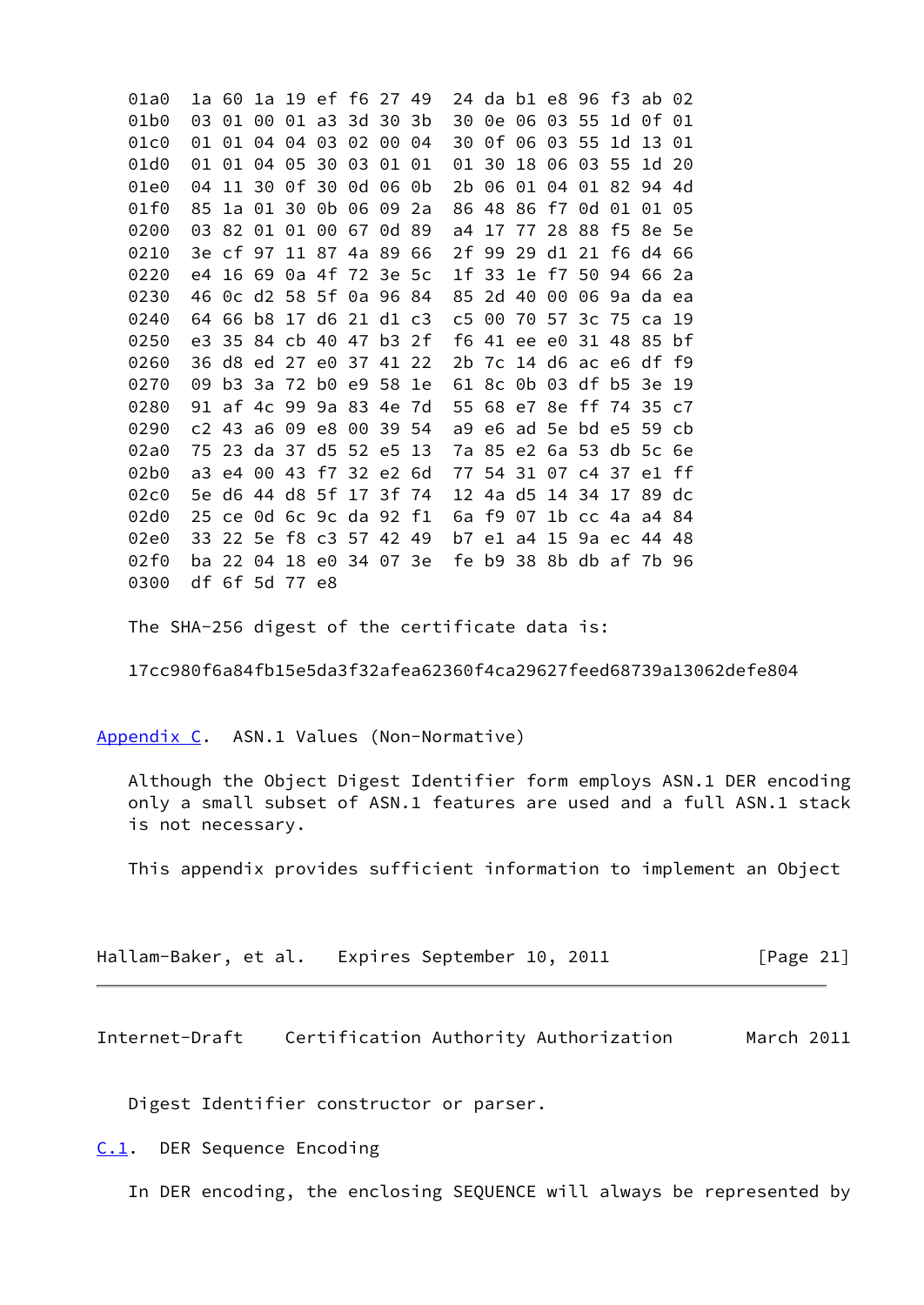the type identifier x30 followed by the length specifier. Since the total length of the following data fields will almost certainly be less than 127 bytes, the single byte encoding mechanism in which bit 7 is clear and the length value is encoded in the lower 7 bits will be required.

<span id="page-24-0"></span>[C.2](#page-24-0). Object Identifiers for Certificate Types

 OIDs have been defined in connection with the X.500 directory for user certificates, certification authority certificates, revocations of certification authority, and revocations of user certificates. The following table lists the OIDs, their DER encoding, and their type identifier and length-prefixed hex format for use in Object Digest Identifiers.

```
id-at OBJECT IDENTIFIER ::= { joint-iso-itu-t(2) ds(5) 4 }
id-at-userCertificate OBJECT IDENTIFIER ::= { id-at 36 }
                                             -- 0603550424 id-at-cACertificate OBJECT IDENTIFIER ::= { id-at 37 }
                                             - - 0603550425 TBS-PUBLIC-KEY-VALUE OBJECT IDENTIFIER ::= { ??? }
                                              -- 06 xx xx xx xx
```
<span id="page-24-1"></span>[C.3](#page-24-1). Object Identifiers for Digest Algorithms

 OIDs have been assigned by NIST for the SHA-2 digest algorithms [\[NIST-ALGS](#page-19-6)] [\[RFC4055](https://datatracker.ietf.org/doc/pdf/rfc4055)] Use of the SHA-1 digest algorithm is not recommended due to concerns for the security of the algorithm.

hashAlgs OBJECT IDENTIFIER ::= { joint-iso-itu-t(2)  $country(16)$  us(840) organization(1) gov(101) csor(3) nistAlgorithm(4) 2 }

 $id$ -sha256 OBJECT IDENTIFIER ::= { hashAlgs 1 } -- 06 09 60 86 48 01 65 03 04 02 01 id-sha384 OBJECT IDENTIFIER ::= { hashAlgs 2 } -- 06 09 60 86 48 01 65 03 04 02 02 id-sha512 OBJECT IDENTIFIER ::= { hashAlgs 3 } -- 06 09 60 86 48 01 65 03 04 02 03 id-sha224 OBJECT IDENTIFIER ::= { hashAlgs 4 } -- 06 09 60 86 48 01 65 03 04 02 04

Hallam-Baker, et al. Expires September 10, 2011 [Page 22]

```
Internet-Draft Certification Authority Authorization March 2011
```